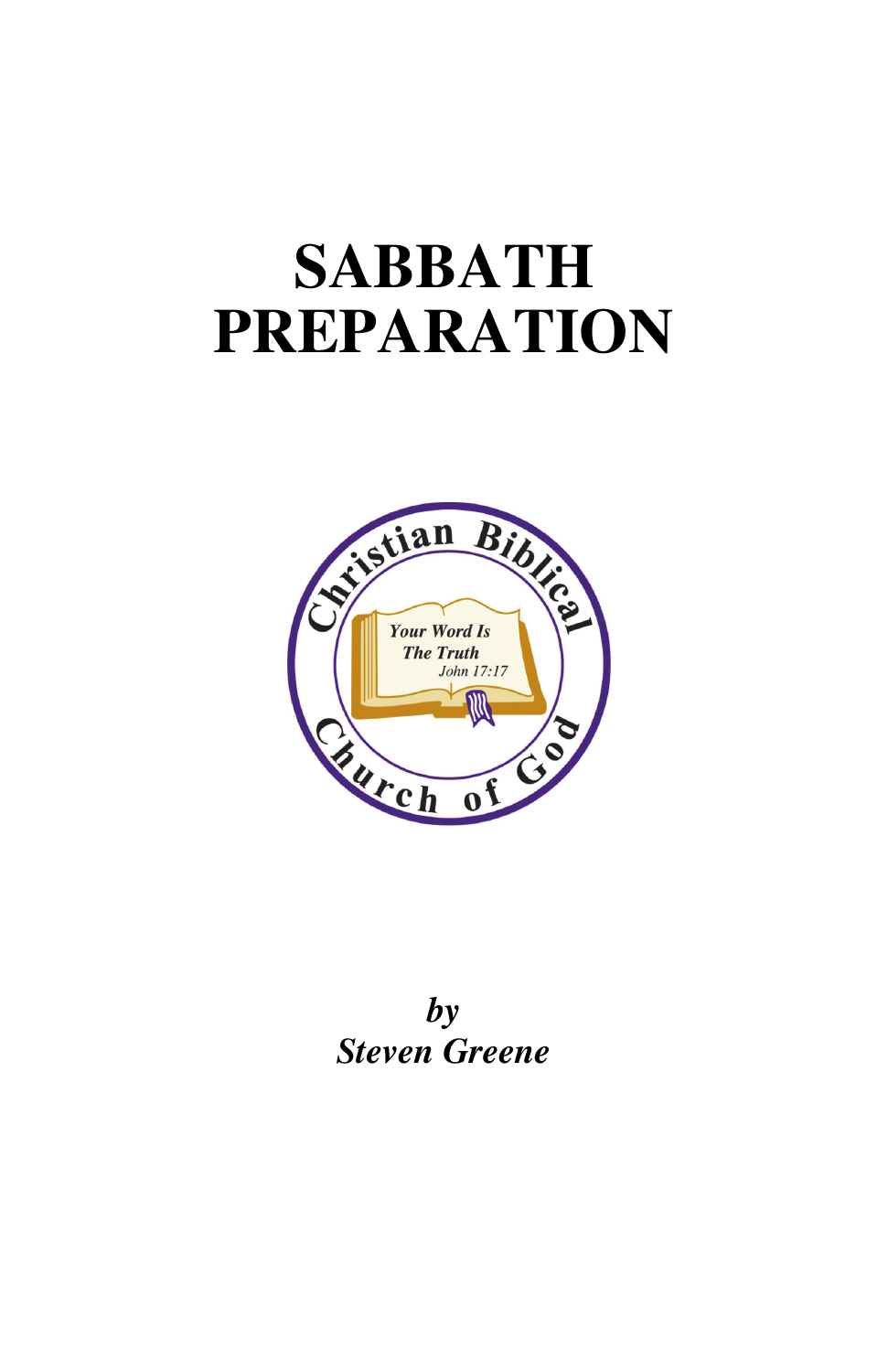All scriptural passages are from *The Holy Bible In Its Original Order—A Faithful Version*  by Fred R. Coulter, unless otherwise noted.

*© 2022* 

*Christian Biblical Church of God P.O. Box 1442 Hollister, CA 95024-1442*

*www.cbcg.org www.truthofgod.org www.churchathome.org www.theoriginalbiblerestored.org www.afaithfulversion.org* 

> *All rights reserved. May be freely copied with full acknowledgement of copyright holder.*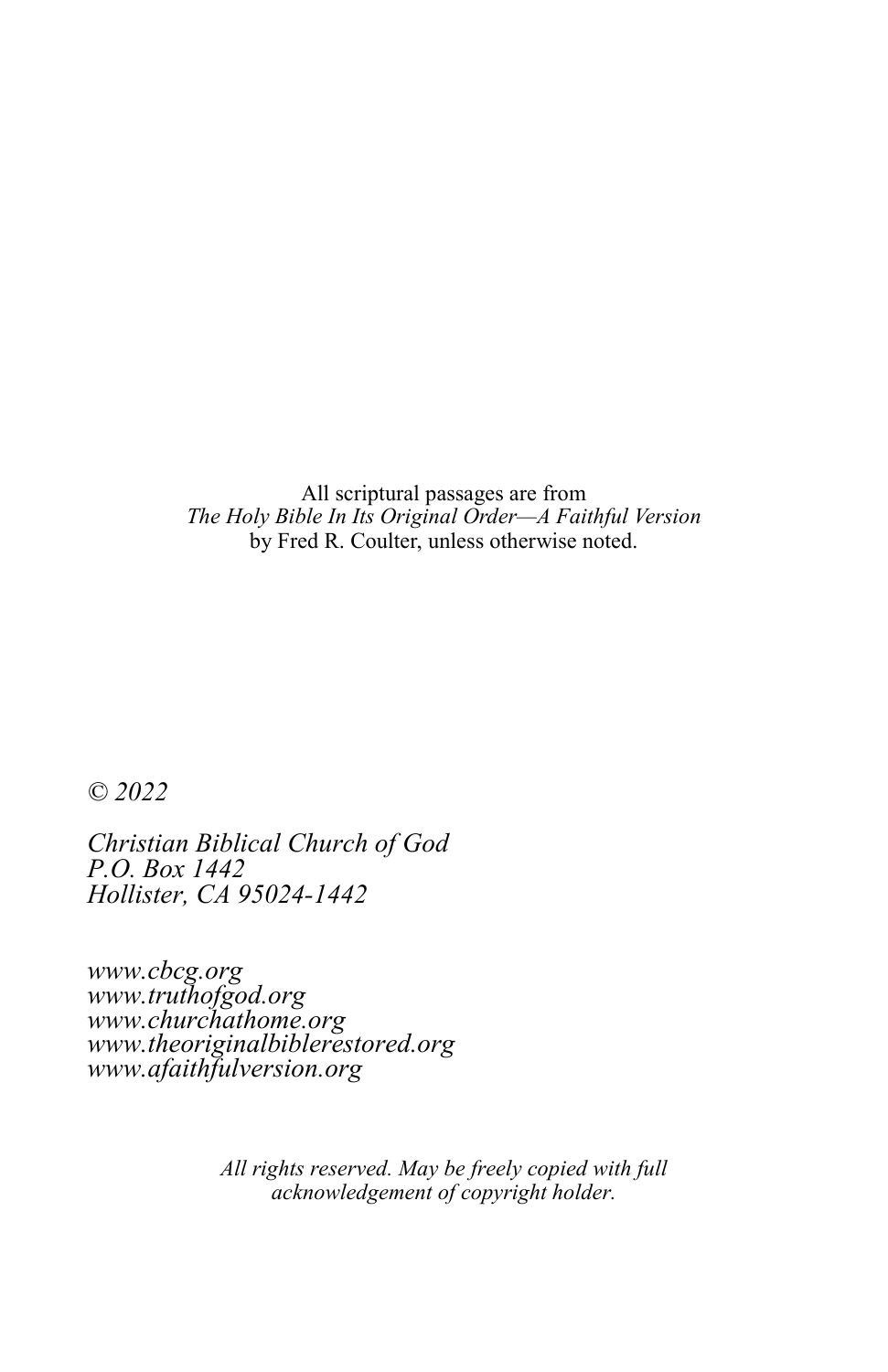### **Contents**

| <b>PREFACE</b>                                                  |                         |
|-----------------------------------------------------------------|-------------------------|
| <b>CHAPTER 1</b>                                                | $\overline{\mathbf{3}}$ |
| Sabbath Rest—Ceasing From Labors 3                              |                         |
|                                                                 |                         |
| <b>CHAPTER 2</b><br><u>6</u>                                    |                         |
|                                                                 |                         |
|                                                                 |                         |
| WE Must Keep the Sabbath Holy $\dots \dots \dots \dots \dots$ 7 |                         |
|                                                                 |                         |
|                                                                 |                         |
|                                                                 |                         |
|                                                                 |                         |
|                                                                 |                         |
| <b>CHAPTER 3</b>                                                | 19                      |
|                                                                 |                         |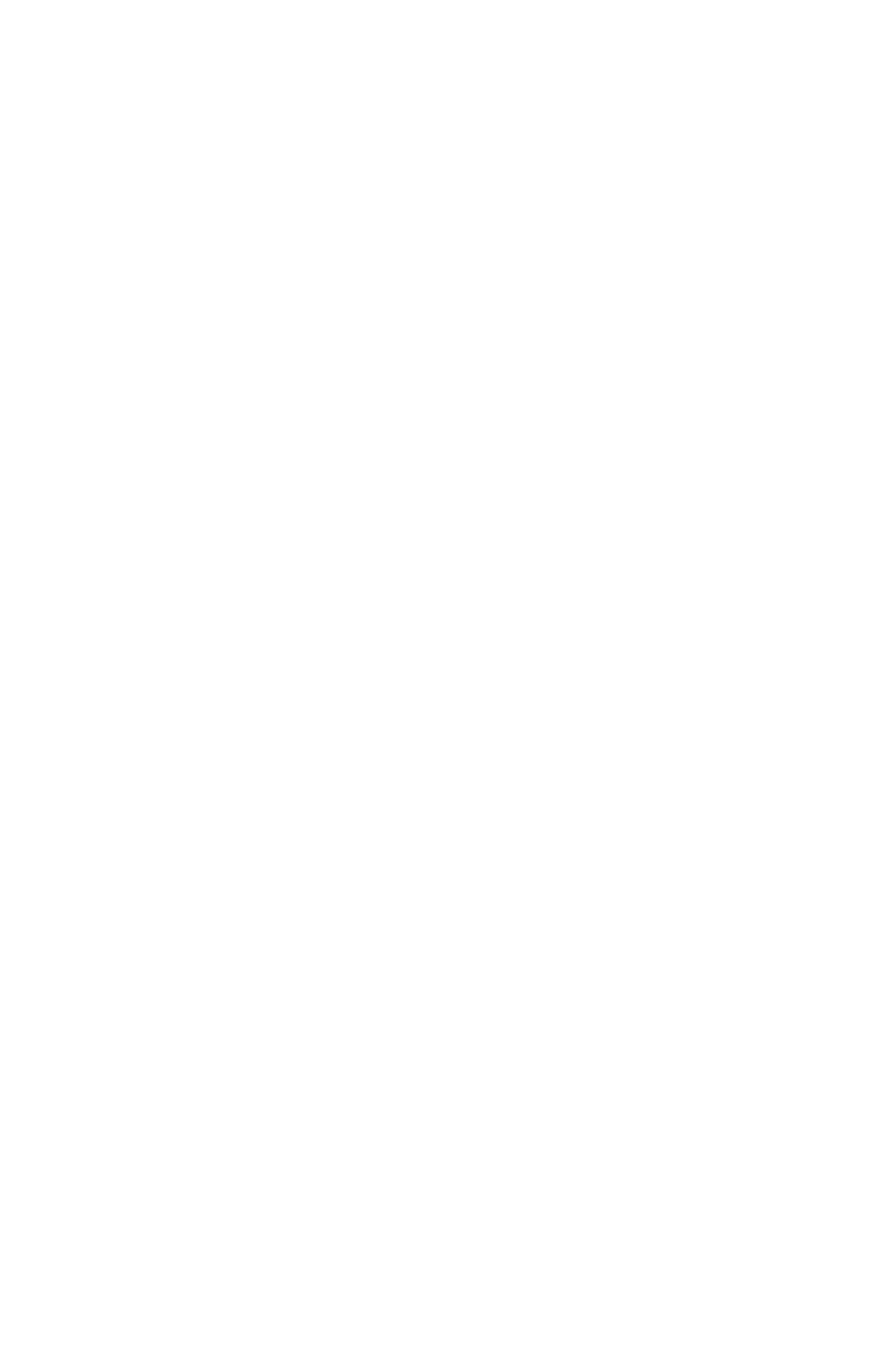# **SABBATH PREPARATION**

"Remember the Sabbath day to keep it holy. Six days you shall labor and do all your work. But the seventh day *is* the Sabbath of the LORD your God. In it you shall not do any work, you, nor your son, nor your daughter; your manservant, nor your maidservant, nor your livestock, nor the stranger within your gates; For *in* six days the LORD made the heaven and the earth, the sea, and all that *is* in them, and rested the seventh day. Therefore the LORD blessed the Sabbath day and sanctified it."

 $-$  Exodus 20:8-11

### **PREFACE**

As the sun sets on a Friday evening, true believers begin the observance of God's weekly Sabbath. The seventh day of every week is set aside and ordained by the Creator both as a day that is to be remembered and a day that is to be kept holy.

The seventh-day Sabbath is at least acknowledged around the world by all sects of Christians, Muslims, and pagans alike. While many today believe it is a Jewish tradition, it was established well before the Jews—or the Israelites, for that matter even existed. It was instituted at the conclusion of all God's works in the Genesis creation so that mankind could honor and worship the Creator.

To ensure that mankind remembers the seventh-day Sabbath, a commandment for its observance was included in the Law of God. Even among pagans and unbelievers alike, there is at least a cursory knowledge throughout the world of the fourth of the Bible's Ten Commandments.

What is interesting are the origins of the Sabbath. Genesis describes the complete reconstruction of the earth. Day one was the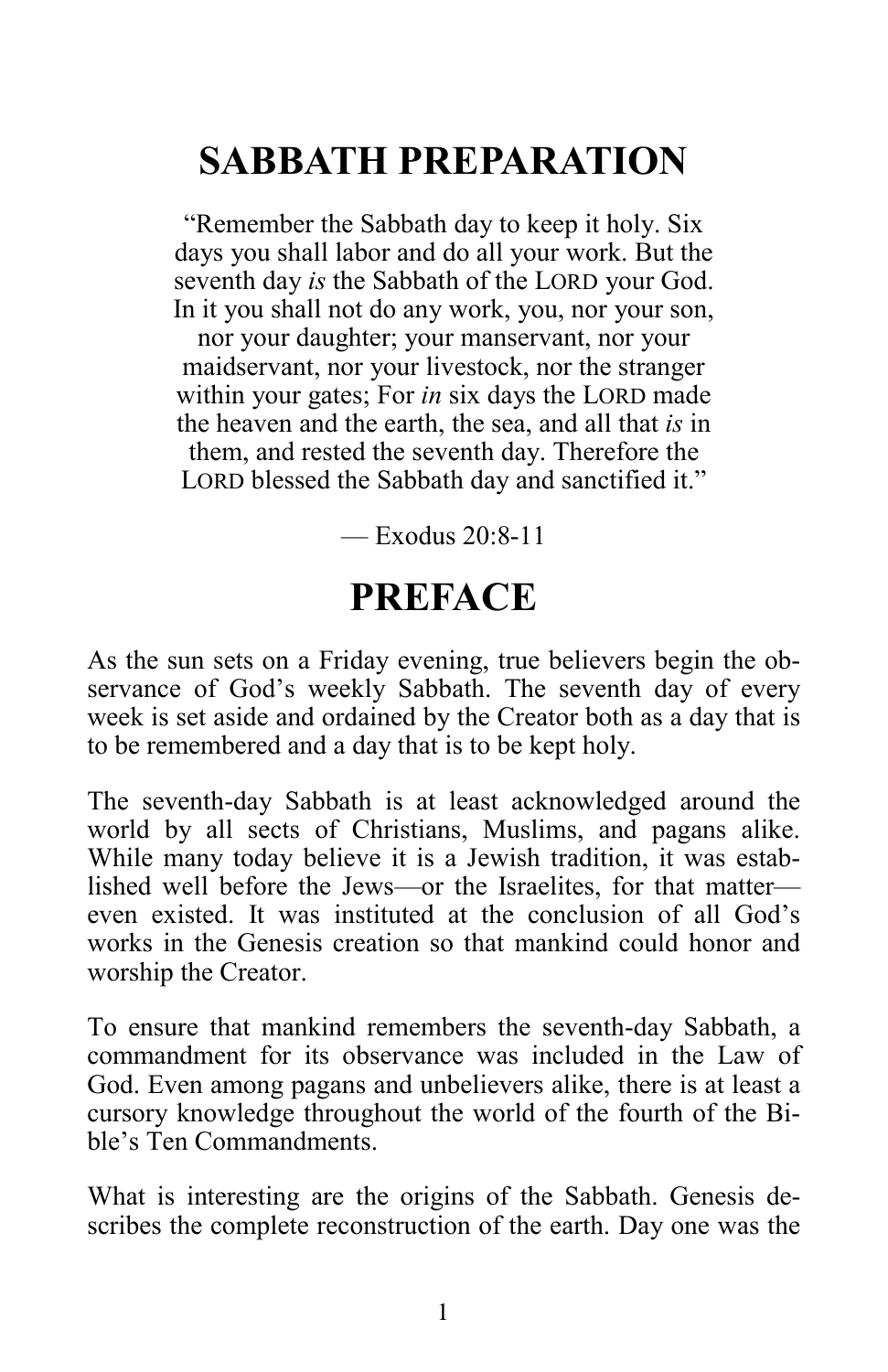#### *Preface*

creation of light; day two was the firmament; day three was lands, seas, and vegetation; day four was the sun, moon, and stars; day five was fish and birds; and day six was land animals, insects, and man. Afterwards, God rested on the seventh day. In doing so, He established a pattern for mankind to follow wherein there are six days to work and attend to our physical needs and wants—but the seventh day was different. It is a day to put aside that which pertains to our corporeal ways and spend time with God. He created all things, but His great desire is to have a personal relationship with each one of us.

God established the seventh-day Sabbath as a time He reserves for mankind. Can you imagine the Creator of the entire universe inviting us to spend a day with Him, each and every week? What wondrous love He has for us. The Sabbath is like a bouquet of roses that a suitor wants to give to his sweetheart. He knocks on her door and waits for it to be opened so that he can give her a gift of his heartfelt love. Sadly, only a few will open the door most ignore the knock.

But for those who truly value the Sabbath, they continuously seek ways to show God their appreciation and love. While the Sabbath occurs every week, its frequency should not diminish that special day. Instead, preparing for every Sabbath enhances it all the more. This is especially the case if we consider that transitioning from six days of focusing on physical matters to one with God on a spiritual level is not simply throwing a switch. It takes time and effort to ready ourselves for that knock at the door from God when the Sabbath begins.

To that end, the following is a guide to preparing for the Sabbath. It is not a list of rules—dos and don'ts. Consider it a way of thinking whereby one moves away from a physical mindset to a spiritual one directed toward God, His kingdom, and His future family. Preparing for the Sabbath should be viewed from two perspectives: our spiritual connection with God the Father and Jesus Christ and serving our brethren.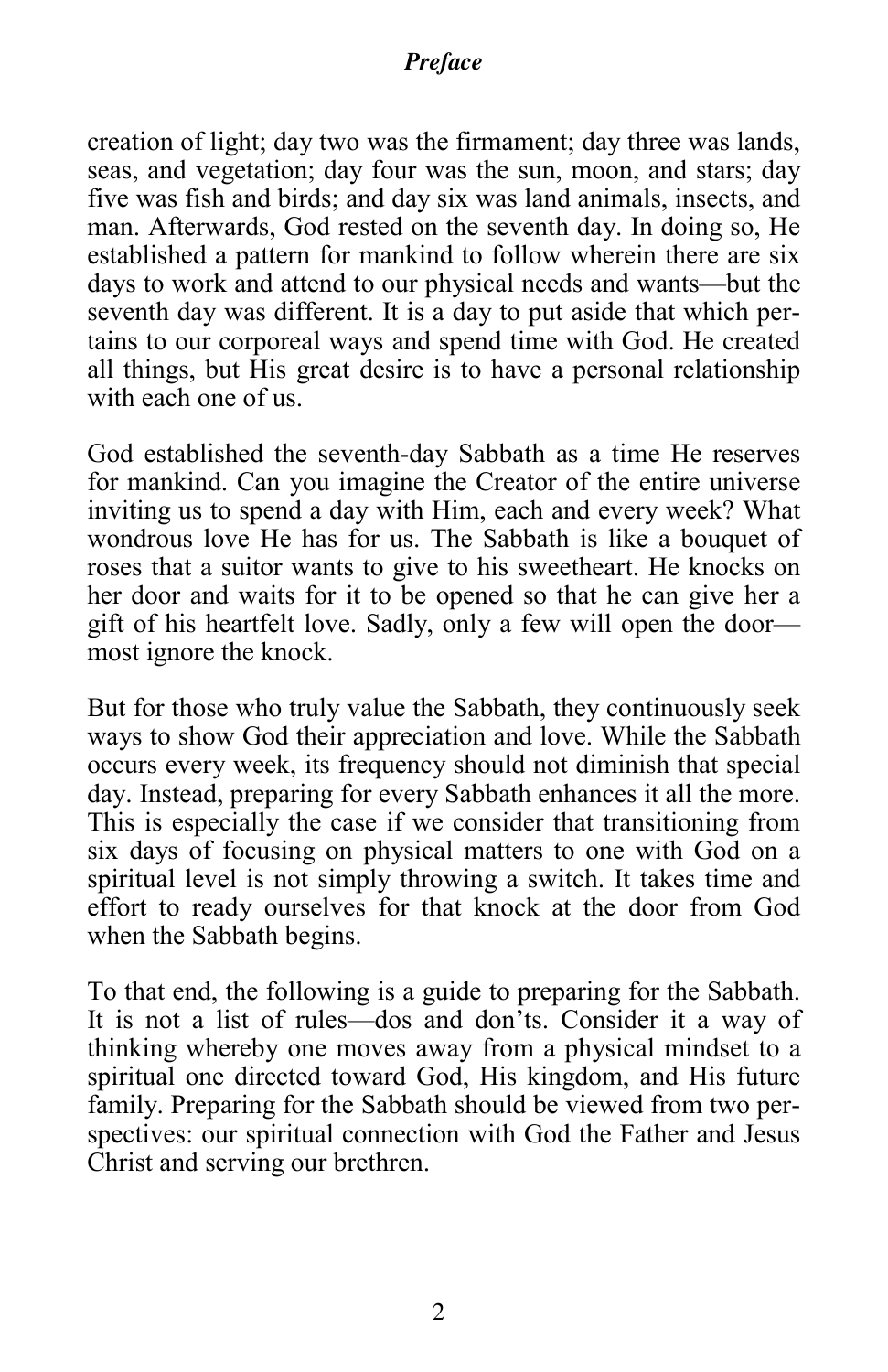### **CHAPTER 1**

### Sabbath Rest—Ceasing From Labors

It is commonly known that the Sabbath is a day of rest, as is plain from the meaning of the word. While physical rest is important for healthy bodies and alert minds, sleep is not the focus. Notice this:

EXODUS 20:8-11 Remember the Sabbath day to keep it holy. 9 Six days you shall labor and do all your work. 10 But the seventh day is the Sabbath of the LORD your God. In it you shall not do any work, you, nor your son, nor your daughter; your manservant, nor your maidservant, nor your livestock, nor the stranger within your gates; 11 For in six days the LORD made the heaven and the earth, the sea, and all that is in them, and rested the seventh day. Therefore the LORD blessed the Sabbath day and sanctified it.

As a day of rest, the prohibition is against performing work. In simple terms, keeping the Sabbath is redirecting our thoughts toward Him and away from ourselves. When it comes to rest, it is a day to withdraw from the work and labor that provides for our physical wants and needs and spend time with God. This was also Paul's perspective:

HEBREWS 4:9-10 There remains, therefore, Sabbathkeeping for the people of God. 10 For the one who has entered into His rest, he also has ceased from his works, just as God *did* from His own *works*.

Sabbath rest is something that is established by ceasing from work as opposed to doing nothing or sleeping. There is no question that physical rest is necessary, important, and even rejuvenating after a hard week; but, what is gained if most of the Sabbath is spent idly doing nothing or in unconscious sleep? Any relationship requires time spent together and that means one must be engaged mentally, emotionally, and spiritually.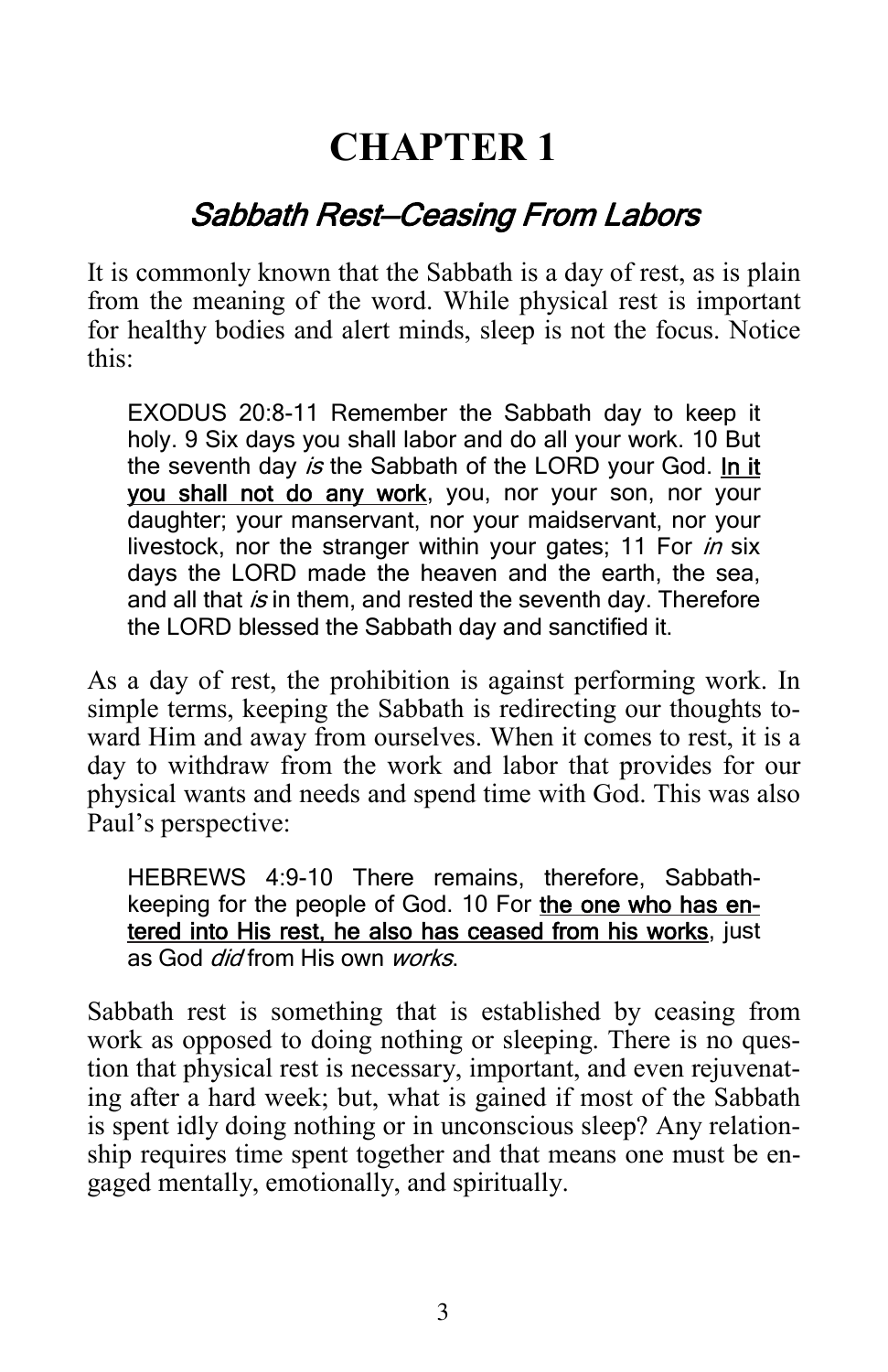Achieving rest on the Sabbath by refraining from customary work and labor is a simple act but cannot, in and of itself, fulfill the intent of **keeping** the Sabbath. Avoiding work alone is not sufficient for a relationship with God or His children. We can see that there is more to it than just avoiding work in the words of Isaiah:

ISAIAH 58:13-14 If you turn your foot away from the Sabbath, *from* doing your own desires on My holy day, and call the Sabbath a delight, the holy of the LORD, honorable; and shall honor Him, not doing your own ways, nor pursuing your own desires, nor speaking your own words, 14 Then you shall delight yourself in the LORD; and I will cause you to ride upon the high places of the earth, and feed you with the inheritance of Jacob your father, for the mouth of the LORD has spoken it.

Delighting in the Sabbath is much more than just stopping our work and labors. It necessitates the mental and spiritual preparation to different thoughts and desires. Scripture points to preparation as an important part of keeping it<sup>1</sup>:

MARK 15:42 Now evening was coming, and since it was a preparation (that is, the day before a Sabbath),

While this particular Sabbath was the holy day called the first day of the Feast of Unleavened Bread<sup>2</sup>, similar preparations are necessary for all Sabbaths, whether the seventh day of the week or a holy day. One scripture that is specific to the weekly Sabbath can be found in God's direction for gathering the manna on the sixth day:

EXODUS 16:23 And he said to them, "This is that which the LORD has said, 'Tomorrow is the rest of the holy Sabbath to the LORD. Bake what you will bake today, and boil what you will boil. And that which remains over, lay up for yourselves to be kept until the *next* morning.'"

<sup>&</sup>lt;sup>1</sup> Also Luke 23:54; John 19:31.<br><sup>2</sup> Leviticus 23:6-7.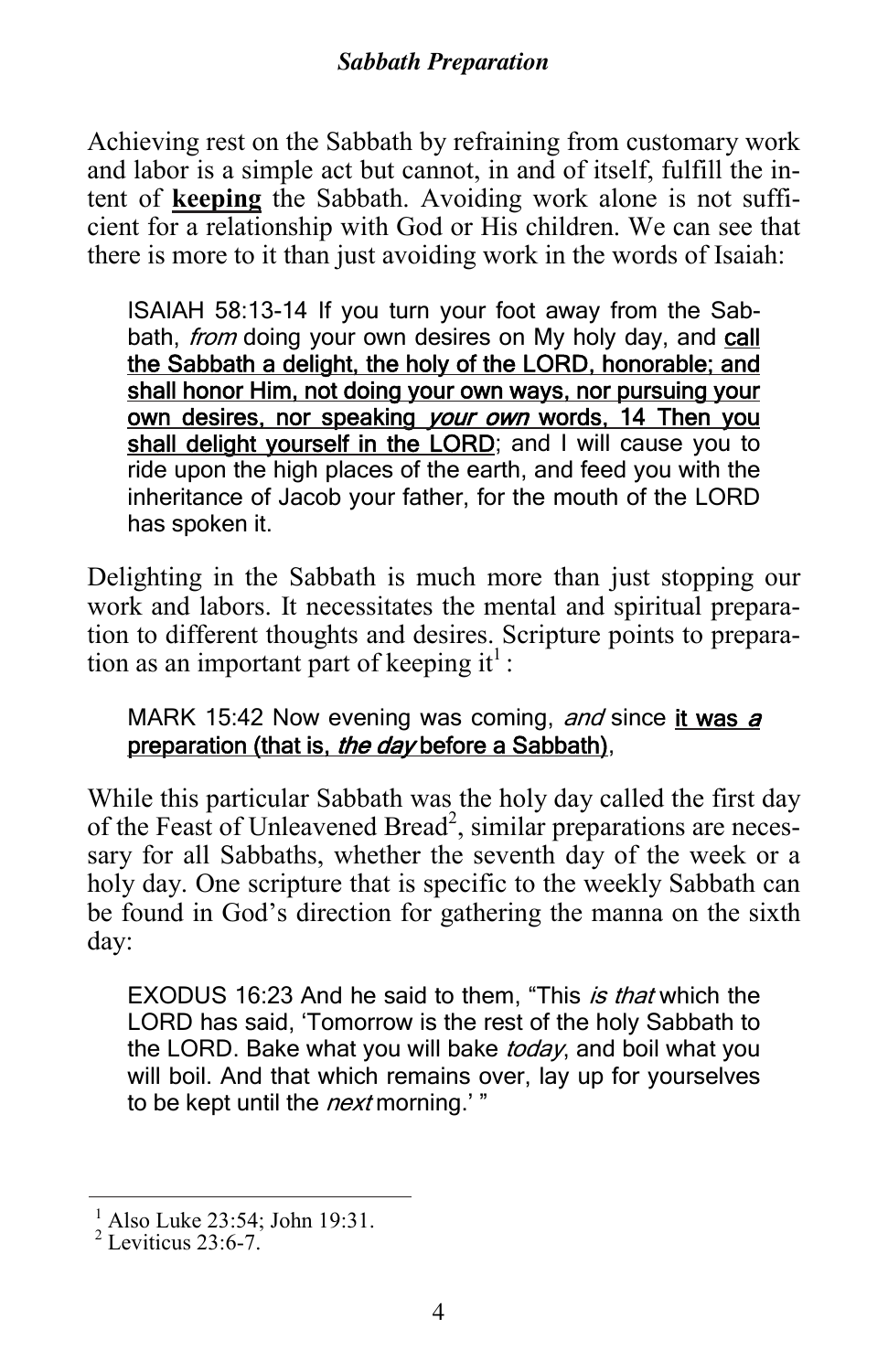The ancient Israelites prepared for the Sabbath by gathering extra manna on the sixth day. They did this so they did not spend the Sabbath collecting food. Clearly, it is difficult to properly keep the Sabbath holy if we are distracted by worldly occupations. As physical beings, we are easily distracted from the spiritual. Engaging with God, who is spirit, requires us to consciously disengage from our natural state in order to focus on the spiritual.

### Sabbath Preparation Questions

The two most important questions to ask as one prepares for the Sabbath are:

- 1) What can be done before the Sabbath to be SPIRITUALLY-MINDED toward God and His children?
- 2) What can be done before the Sabbath to MAXIMIZE THE TIME with God and His children?

The first reminds us to eliminate as many distractions as possible so we can have our hearts and minds centered on God. Preparing ourselves shifts us away from distractions of the *past*.

The second considers the Sabbath time that lies *ahead*. It contemplates how we will keep the Sabbath, both in our personal relationship with God as well as with our brethren.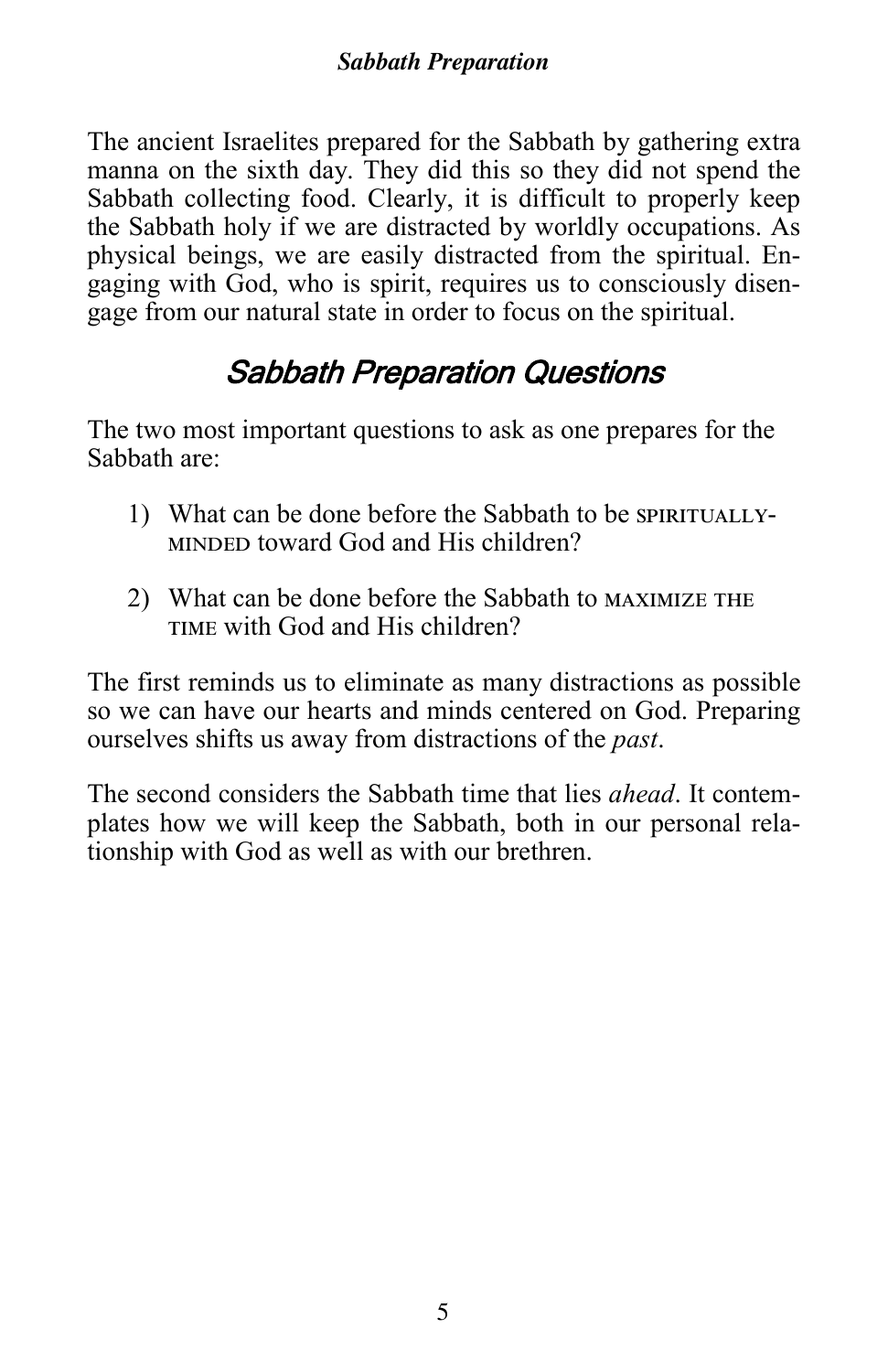### **CHAPTER 2**

### Prayer

Preparing spiritually for the Sabbath begins with **prayer**. Whether alone or with family or among brethren, establishing the beginning of the Sabbath with prayer as the sun is setting puts our minds upon God. It helps set our minds upon the spiritual and above the physical. The Sabbath is a time for prayers and thanksgiving.

### SABBATH PREPARATION: BEGIN the Sabbath with **prayer**.

Personal prayer is obvious, but prayers should also include one's family (when appropriate). Sometimes it is fitting to pray with our brethren<sup>3</sup>. All of God's children have needs and the Sabbath is a special time for all manner of prayers. Prayer is powerful. Jesus prayed constantly<sup>4</sup> and so should we<sup>5</sup>.

### Plan the Sabbath

Preparing spiritually for the Sabbath should also establish goals for the day. In a large sense, this means planning to use the time, whether for prayer, overcoming, study, doing good works, listening to a sermon, fasting, and combinations of these. Entering into the Sabbath without any idea of how the day will be spent means it could be largely wasted.

SABBATH PREPARATION: PREPARE ahead of time to spend the Sabbath appropriately. This includes the evening of the Sabbath (Friday night) as well as the daytime portion.

<sup>3</sup> Acts 1:14; 12:12; Romans 15:30.

<sup>4</sup> Matthew 14:23; 26:36, 39, 42, 44; Mark 1:35; 6:46; Luke 3:21; 5:16; 6:12; Hebrews 5:7; and many more.

 $<sup>5</sup>$  Luke 18:1; 21:36; Ephesians 6:18; et al.</sup>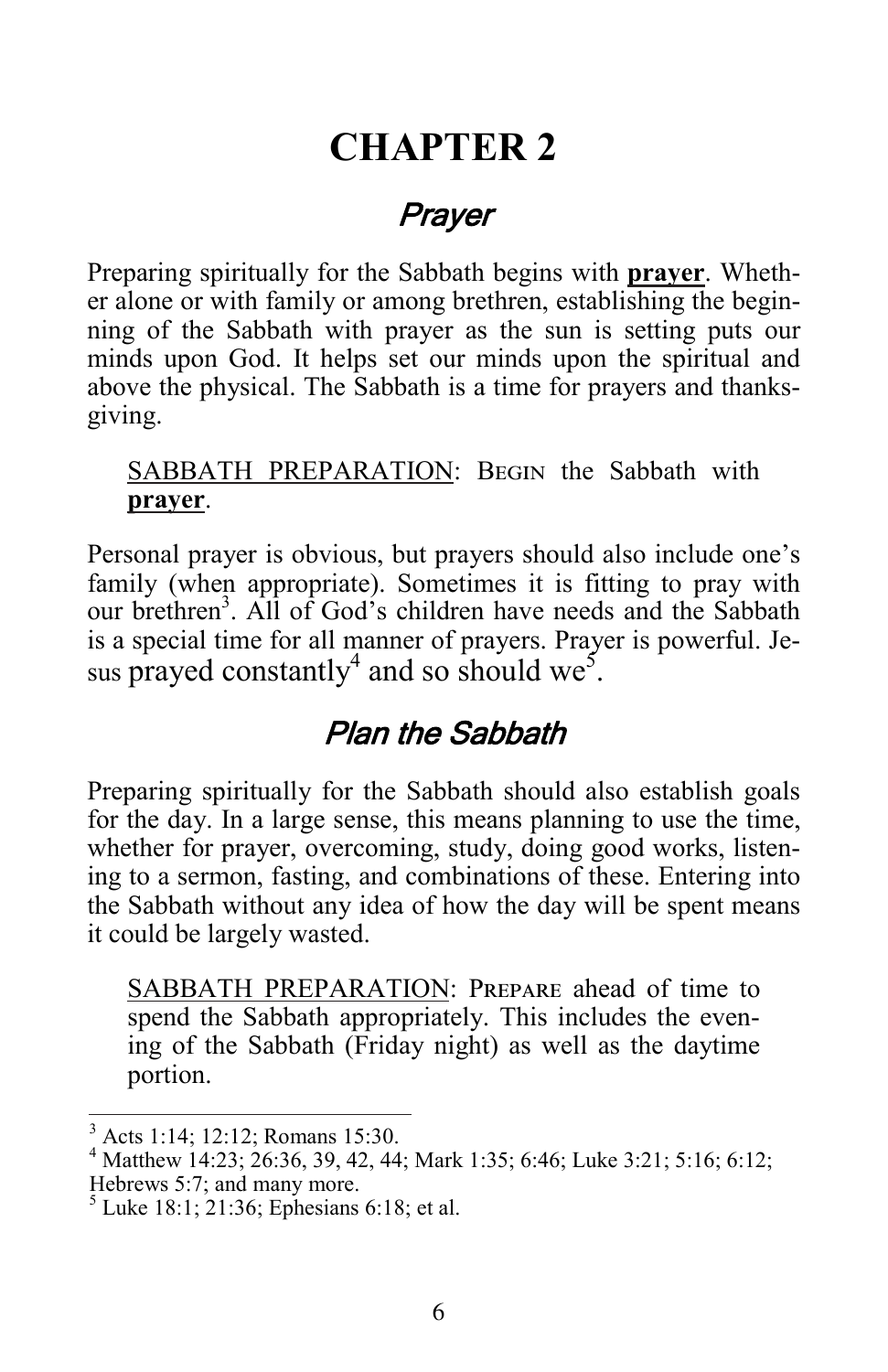Avoid falling into a pattern where the entire day is limited to listening to a single sermon—there is so much more to the Sabbath than a one- or two-hour sermon. Do you have specific spiritual needs that need to be addressed? Do not neglect your own personal salvational needs nor rely upon a general sermon to address critically important areas of spiritual growth. Directed, personal study can help, especially on the Sabbath as we draw closer to God.

We can also rejoice on the Sabbath. Singing hymns, whether alone or with others, lifts our hearts up. Are you thankful? Do you need comforting? Is your heart grieving? Think about hymns for the Sabbath that reflect your spiritual situation.

Read from a list of favorite psalms or create your own to praise and honor God. Have you ever considered writing your own Psalms? David does not hold the copyright to them. While many are prophetic, they also simply reflected his heart and mind toward God.

While it may come as a surprise, fasting is quite appropriate on the Sabbath, as the Bible confirms. Fasting always requires preparation whether it is during the week or on a Sabbath. Those who fasted on the Sabbath include Jesus Christ<sup>6</sup> (40 days included at least five Sabbaths), Moses (40 days, three times)<sup>7</sup>, and Daniel (three weeks included at least two Sabbaths) $8$ .

### WE Must Keep the Sabbath Holy

God made the Sabbath HOLY time; that is, He set it apart from all other days for a special purpose. The fourth commandment says, "Remember the Sabbath day to keep it holy."<sup>9</sup> Did you notice that *we must* keep it holy? GOD MAKES THE SABBATH HOLY BUT ONLY WE CAN KEEP IT HOLY. We must consciously decide that this time

Daniel 10:2-3.

 $<sup>6</sup>$  Matthew 4:2.</sup>

<sup>&</sup>lt;sup>7</sup> Exodus 24:18 (fast #1); Deuteronomy 9:28 (fast #2); Exodus 34:28 (fast #3).

 $9$  Exodus 20:8.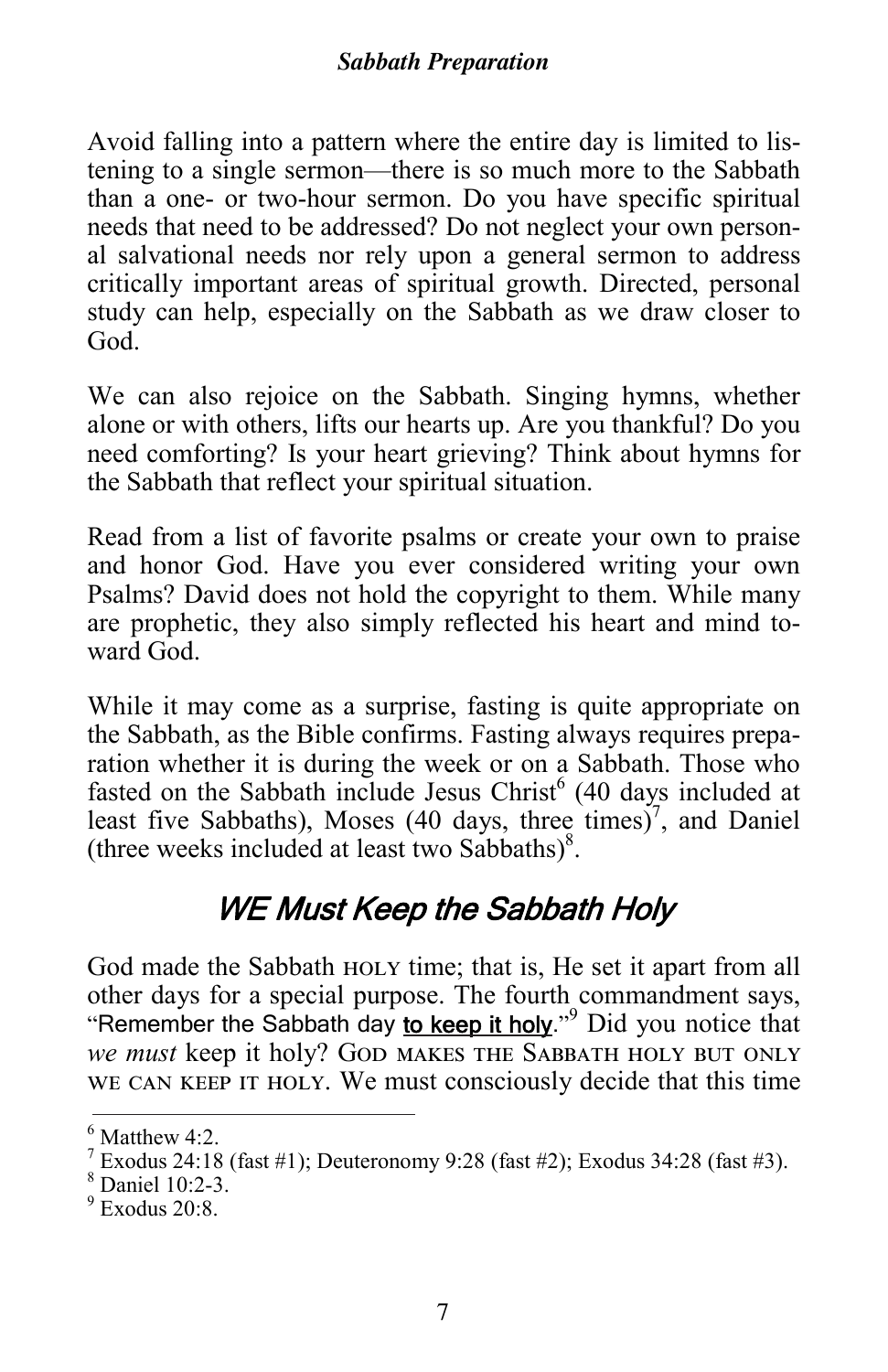is special and prepare for it so that we can direct our minds toward God. While God's presence alone makes something holy, we cannot have a holy Sabbath unless we guard against those things that distract us and take away from the holiness of God.

SABBATH PREPARATION: WE are responsible for **keeping** the Sabbath holy. This means preparing for it so that worldly or physical distractions are kept to a minimum and our spiritual time with God is the priority.

### Prepare to Be Taught

In discussing how God intends us to keep the Sabbath, the ministry of Jesus Christ becomes important. During His life, Jesus Christ always kept the Sabbath. What He did on that day is revealing:

MARK 1:21 Then they went into Capernaum; and on the Sabbath day He [Jesus Christ] immediately went into the synagogue and taught the people.

How did Jesus Christ teach the people?

LUKE 4:16 And He came to Nazareth, where He had been brought up; and according to His custom, He went into the synagogue on the Sabbath day and stood up to read.

An important work of Jesus Christ on the Sabbath was teaching the people from God's Word—what we call the Bible today. In fact, Jesus came to this earth to FULFILL the law<sup>10</sup>. The Greek word for *fulfill* means to bring about a complete understanding and He did this by teaching and explaining God's Word. He certainly accomplished this on the Sabbath because His teachings were so powerful and insightful that it astonished those that heard  $\text{Him}^{11}$ .

<sup>&</sup>lt;sup>10</sup> Matthew 5:17.<br><sup>11</sup> Mark 6:2.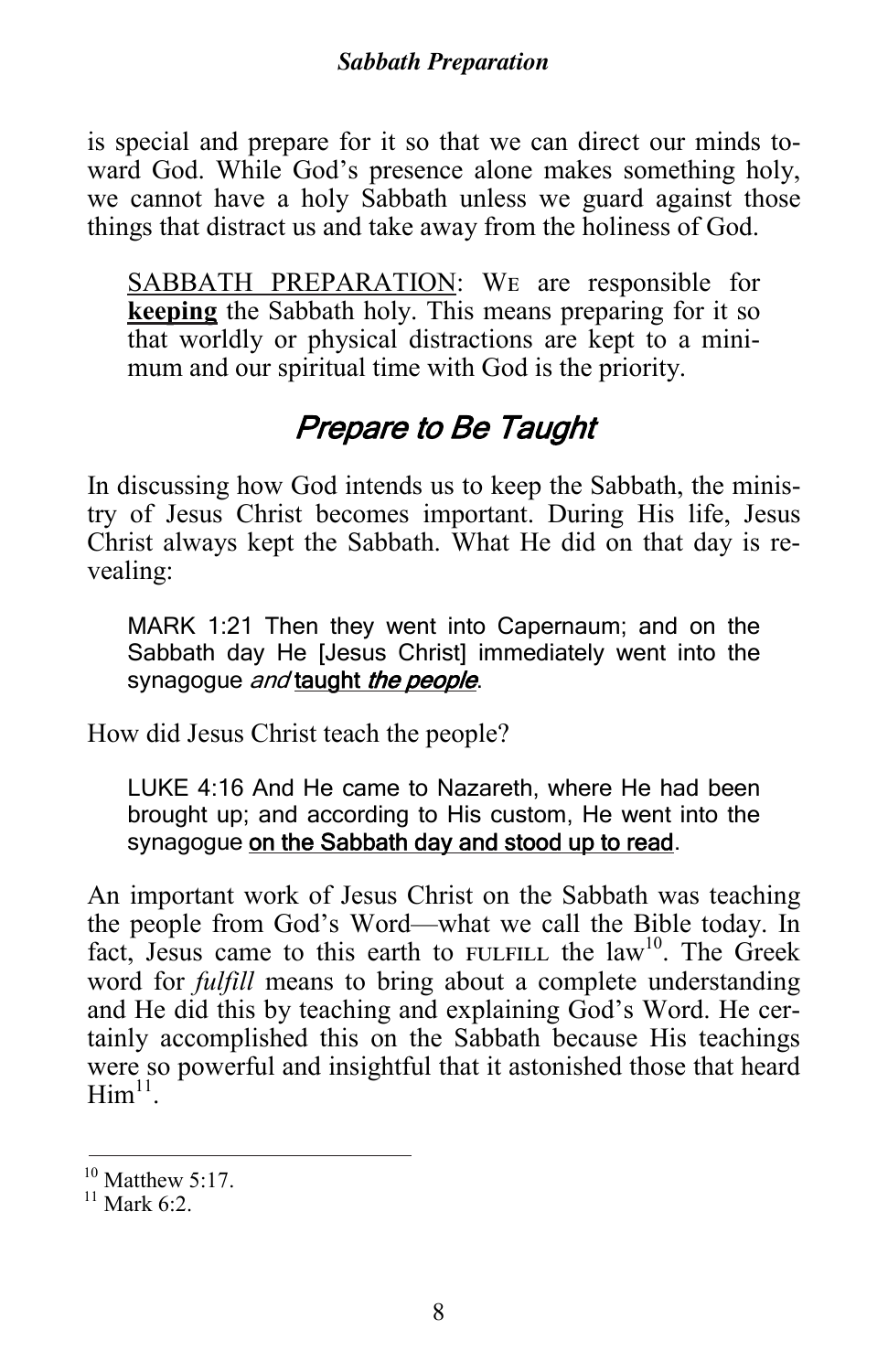SABBATH PREPARATION: PREPARE to be **taught** by  $\overline{God}$  on the Sabbath.

For us, preparing for the Sabbath should anticipate being taught by God. Whether through our own studies or a sermon, prepare to learn from God. No pupil gains much by going to a classroom without thinking about, and preparing for, the upcoming lesson. Being mentally ready as a student is important, especially if the preceding week was filled with distractions.

### Examine Past Works

In the Genesis creation account, God's work over the six days culminated in the establishment of the seventh-day Sabbath when He rested from His labors. Interestingly, God did something at the end of the sixth day that is sometimes overlooked as related to the beginning of the Sabbath:

GENESIS 1:31-2:4 And God saw everything that He had made. and indeed, it was exceedingly good. And the evening and the morning were the sixth day. 2:1 Thus the heavens and the earth were finished, and all the host of them. 2 And by the beginning of the seventh day God finished His work which He had made. And He rested on the seventh day from all His work which He had made. 3 And God blessed the seventh day and sanctified it because on it He rested from all His work which God had created and made. 4 This is the account of the heavens and of the earth when they were created; in the day that the LORD God made the earth and the heavens.

After six days of work, God created the Sabbath day by resting from, or stopping, His work. What is remarkable is what God did just prior to the Sabbath—He EXAMINED all that He had done the previous six days. In other words, God evaluated His own works. Likewise, the Sabbath-keeper should prepare for the Sabbath by evaluating his or her own past works. While God saw that everything He had done was "exceedingly good," people can rarely say that about their own works. Each of us usually has a mix of good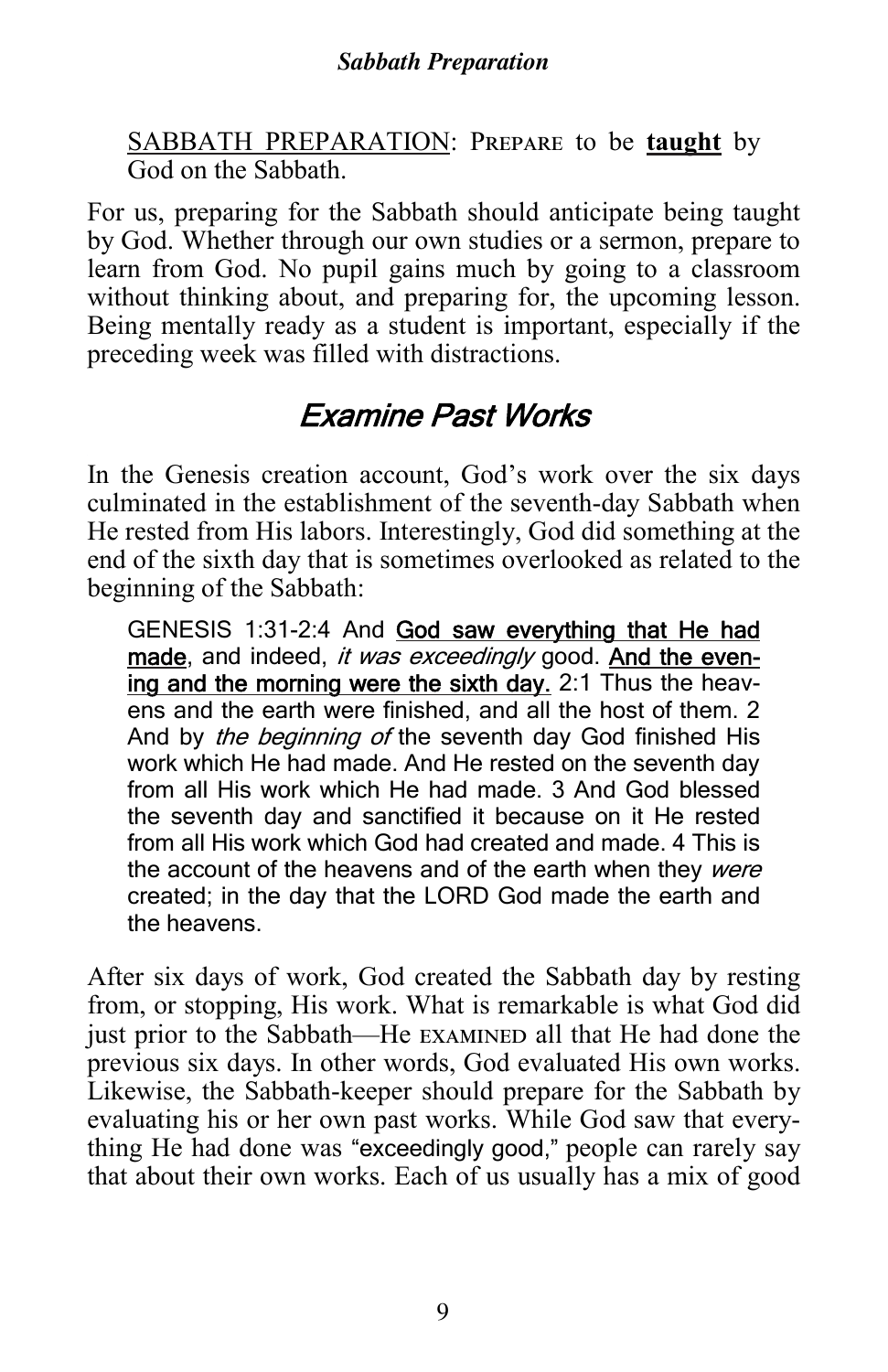and not-so-good accomplishments because we all fall short of God's glory<sup>12</sup>. For Sabbath-keepers, examining our works is important for continued spiritual growth and obedience and love toward God—and keeping the Sabbath. Successes can be encouraging and failures can be something to improve upon. Examining both, from God's perspective, helps us to have a deeper connection with Him.

SABBATH PREPARATION: Examine past works. Works are a reflection of the depth of our agape love and our relationship with God.

When we examine our past works, as God did after the Genesis creation, they should be viewed from the perspective of edifying others in agape love. This applies to works within the Body of Christ as well as those among our families, friends, coworkers, etc. Did our words edify others or bring them down? Did our works help or hinder others? Simply put, when we examine ourselves, the litmus test is whether or not our works glorified and pleased God and were done with a humble and loving heart.

As we examine ourselves in preparation for the Sabbath, it is equally important to note the good works along with those that fall short of pleasing God. In doing so, we will be encouraged by God's work of grace in  $us<sup>13</sup>$  as well as recognizing our weaknesses from the failures so that we can overcome them. Both can be discussed with God in prayer and reviewed according to Scripture on the Sabbath. Give thanks for the good works and ask for help in time of need<sup>14</sup> for the failures.

Self-examination is crucial and should be a continual part of our lives. If we only do this prior to the Passover, we are missing the point of both the Passover and the Sabbath.

<sup>12</sup> Romans 3:23.

<sup>&</sup>lt;sup>13</sup> 1 Corinthians 12:6; Ephesians 2:10.<br><sup>14</sup> Hebrews 4:16.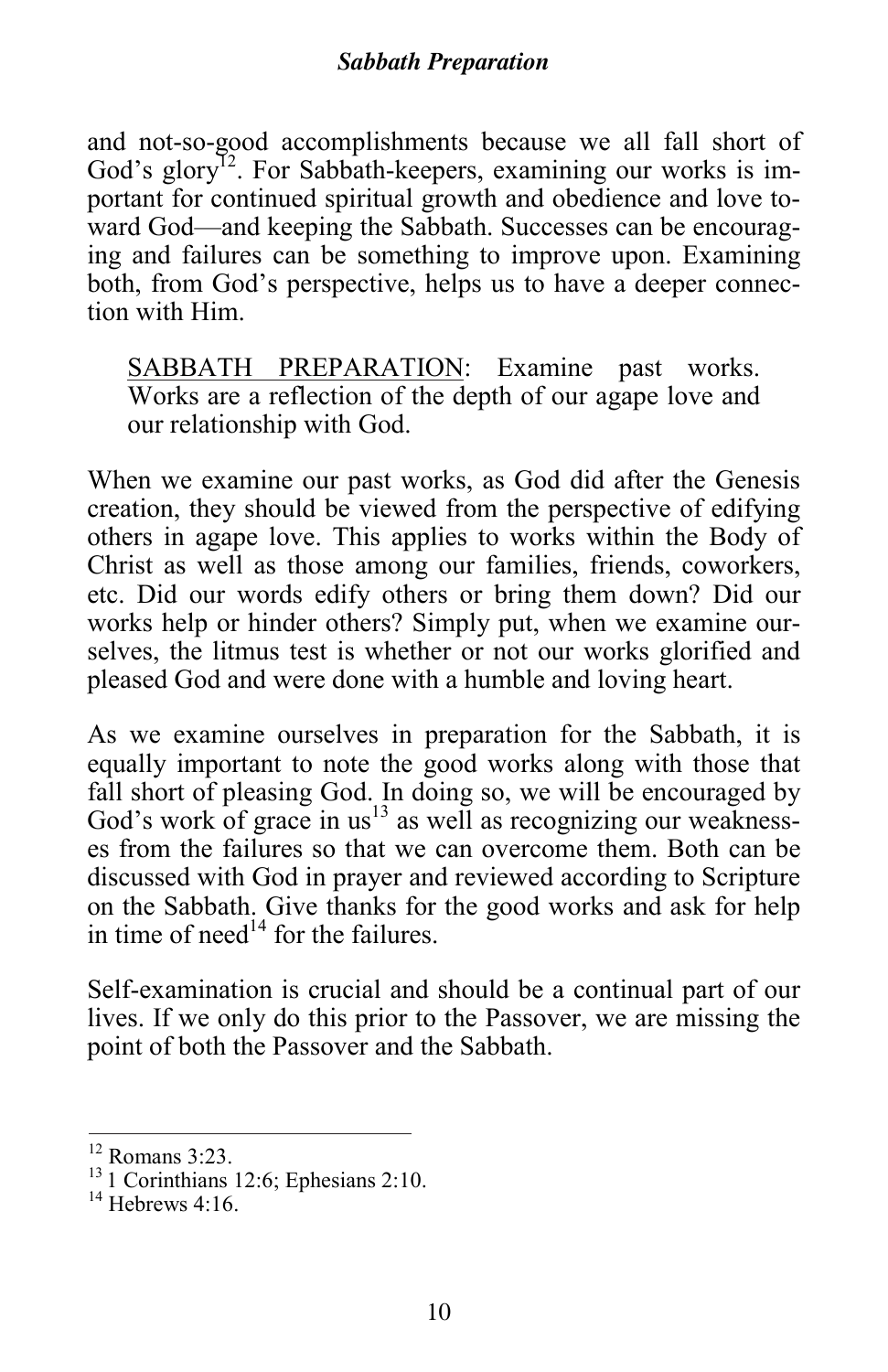### Plan to Do Good Works

Another work of Jesus on the Sabbath was healings. One example was the man with a withered hand:

MATTHEW 12:9-13 And after leaving there, He went into their synagogue. 10 And, behold, a man was there who had a withered hand. And they [the Pharisees] asked Him, saying, "Is it lawful to heal on the Sabbaths?" so that they might accuse Him. 11 But He said to them, "What man is there among you who, if he has one sheep that falls into a pit on the Sabbath, will not lay hold of it and lift it out? 12 And how much better is a man than a sheep? …" 13 And He said to the man, "Stretch out your hand." And he stretched it out, and it was restored as sound as the other.

While not everyone has the gift of healings<sup>15</sup>, notice what Jesus called them:

MATTHEW 12:12 "... So then, it is lawful to do good on the Sabbaths."

Jesus Christ said healings on the Sabbath were "good" works and even "lawful"; that is, they are not only honorable and decent but permitted on the Sabbath by the Law. Good works are important, especially on the Sabbath when we usually have more opportunities to serve one another. But we cannot do good works if we do not seek the opportunities and prepare ahead of time.

SABBATH PREPARATION: Doing GOOD WORKS on the Sabbath requires **preparation**. The Sabbath is usually a time we have more opportunities to serve the Body of Christ. Prepare for the Sabbath by seeking opportunities to do good works.

But what are *good works*? To answer this, it is important to understand our relationship with God. Paul said, "The Spirit itself bears witness conjointly with our own spirit, testifying that we are the children of God" (Romans 8:16). As children of God, the goal is

<sup>15 1</sup> Corinthians 12:9, 28, 30.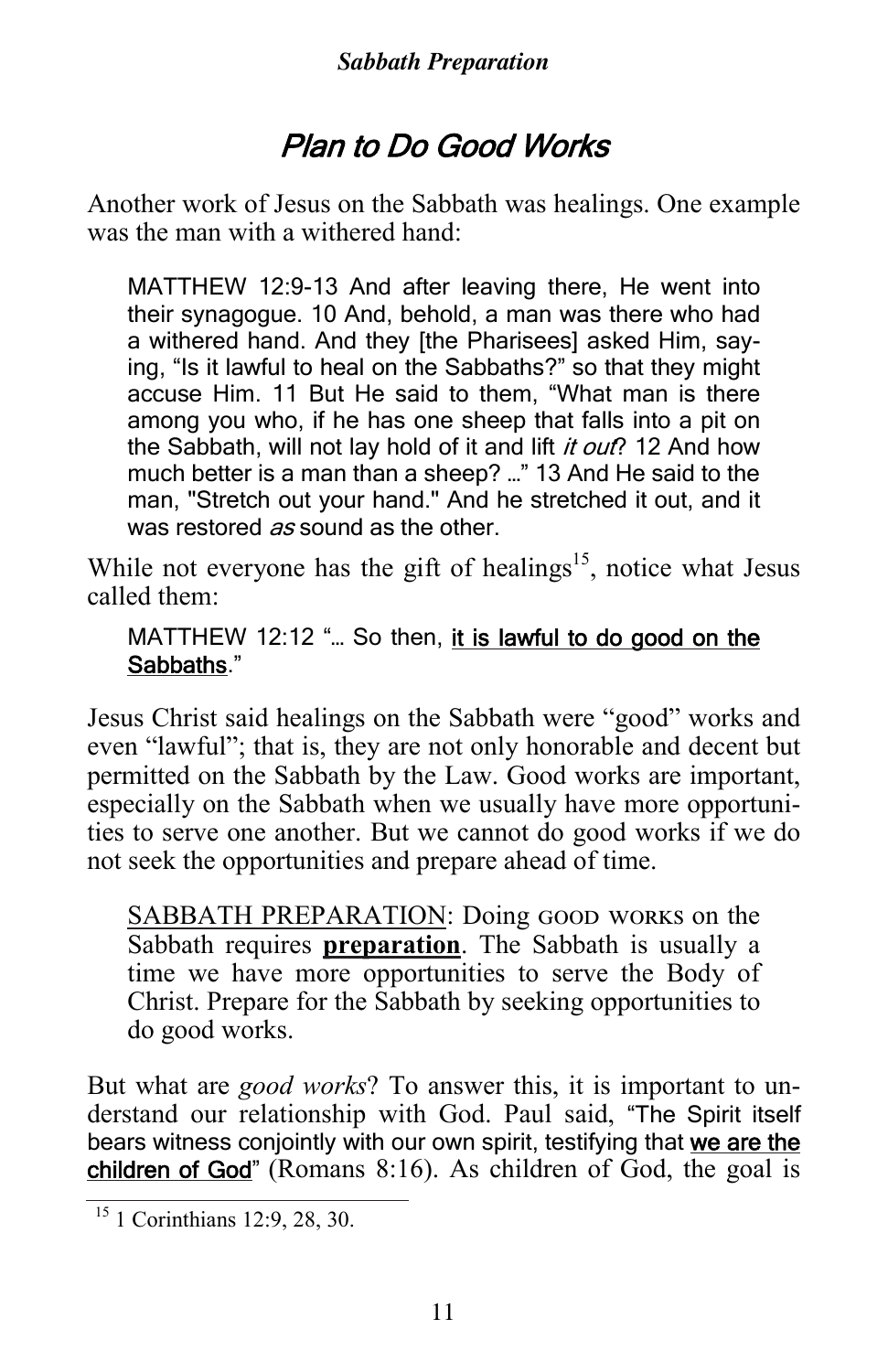for us to grow in truth and love where our Father is the primary influence. He desires us to "be growing in the grace and the knowledge of our Lord and Savior Jesus Christ" (2 Peter 3:18). We do this through prayer, fasting, study of God's Word, and doing GOOD WORKS. The Sabbath is an especially appropriate time to focus on these things. Our works, therefore, are those things that God desires from His children and are pleasing to Him.

For this reason, God has given His children a *commandment* to do good works. As His children, we have a common parentage and purpose in this life through our relationship with God. As a result, we are all part of, and have a responsibility to, the Body of  $Christ<sup>16</sup>$ . Notice the ordinance given to each of God's children:

EPHESIANS 4:15-16 But holding the truth in love, may in all things grow up into Him Who is the Head, even Christ 16 From Whom all the body, fitly framed and compacted together by *that which* every joint supplies, according to *its* inner working in *the* measure of each individual part, is making the increase of the body unto the edifying of itself in love.

Each child of God has a responsibility to edify, or build up, the other members of the Body of Christ in agape love. These ARE good works.

### DEFINITION: GOOD WORKS edify the Body of Christ in **agape love**.

God sacrificed His Son for the whole world $17$  and those works we do for the people of the world also glorify God18. Therefore, our good works should not to be limited to the Body of Christ, especially during the week. On the other hand, the Sabbath is a time to focus on believers because they are the priority<sup>19</sup>. Seeking opportunities to do good works for believers is an important preparation for keeping the Sabbath.

<sup>18</sup> Matthew 5:16; 1 Peter 2:12.

<sup>16</sup> Romans 12:5; 1 Corinthians 12:12; 12:27.

 $17$  John 3:16.

 $19$  Galatians 6:10.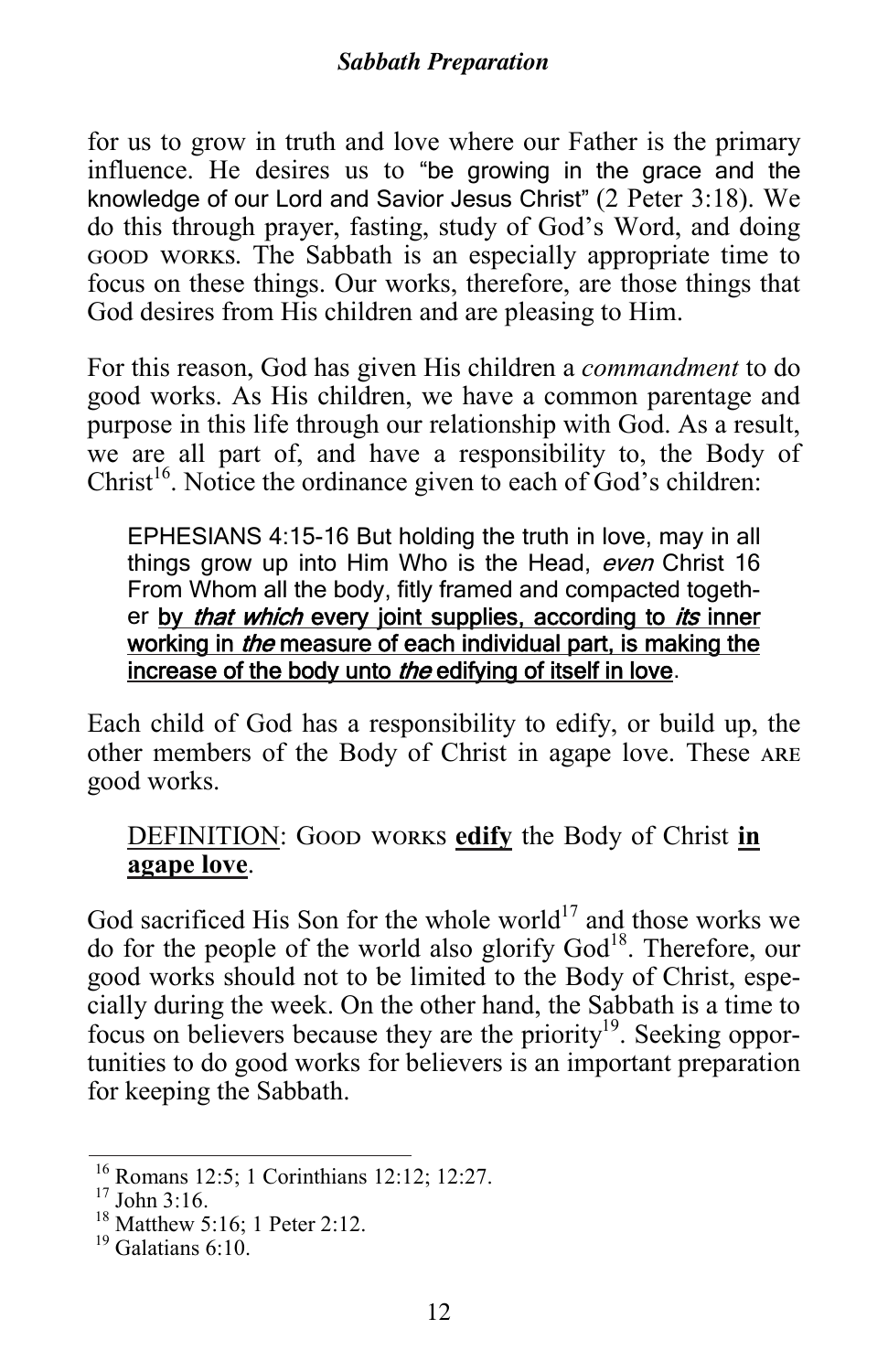SABBATH PREPARATION: Prepare to do GOOD WORKS for other believers on the Sabbath as we have the opportunity (*pray* for these as well). They fulfill the ordinance for each of child of God to edify the Body of Christ in agape love.

The prohibition against work (Hebrew *mlakah*) on the weekly Sabbath and Atonement and servile work (Hebrew *abodah mlakah*) on the other holy days could be described as "usual and customary" work—things we commonly do to provide for our physical needs or wants. Good works, on the other hand, fall under that commandment in Ephesians 4:16 to edify the Body of Christ in agape love whereby we seek opportunities to provide for the physical and spiritual needs of others. They are not the same as servile work or labor for wages.

The Sabbath is absolutely an appropriate time for good works of agape love toward believers. Spending time with them, visiting those who are alone, sharing a meal, calling upon those who are isolated, encouraging those who are suffering or grieving, praying with one another, fasting for ourselves or one another, etc. are all good works. Sending Sabbath cards or letters are especially appreciated and encouraging. Personally written notes are much more meaningful than email and can be part of Sabbath preparations.

Good works are especially fitting on Sabbath evenings (Friday night) for those who are isolated and feeling alone. Brethren have diverse burdens to bear and preparation for the Sabbath should consider the needs of all God's children. This is the fulfillment of God's law of agape love. It is the way of God's true children.

Scripture is replete with encouragements and admonishments to do good works. Here are a few of the many encouraging scriptures:

MATTHEW 25:37-40 Then shall the righteous answer Him, saying, "Lord, when did we see You hungry, and fed You? or thirsty, and gave You a drink? 38 And when did we see You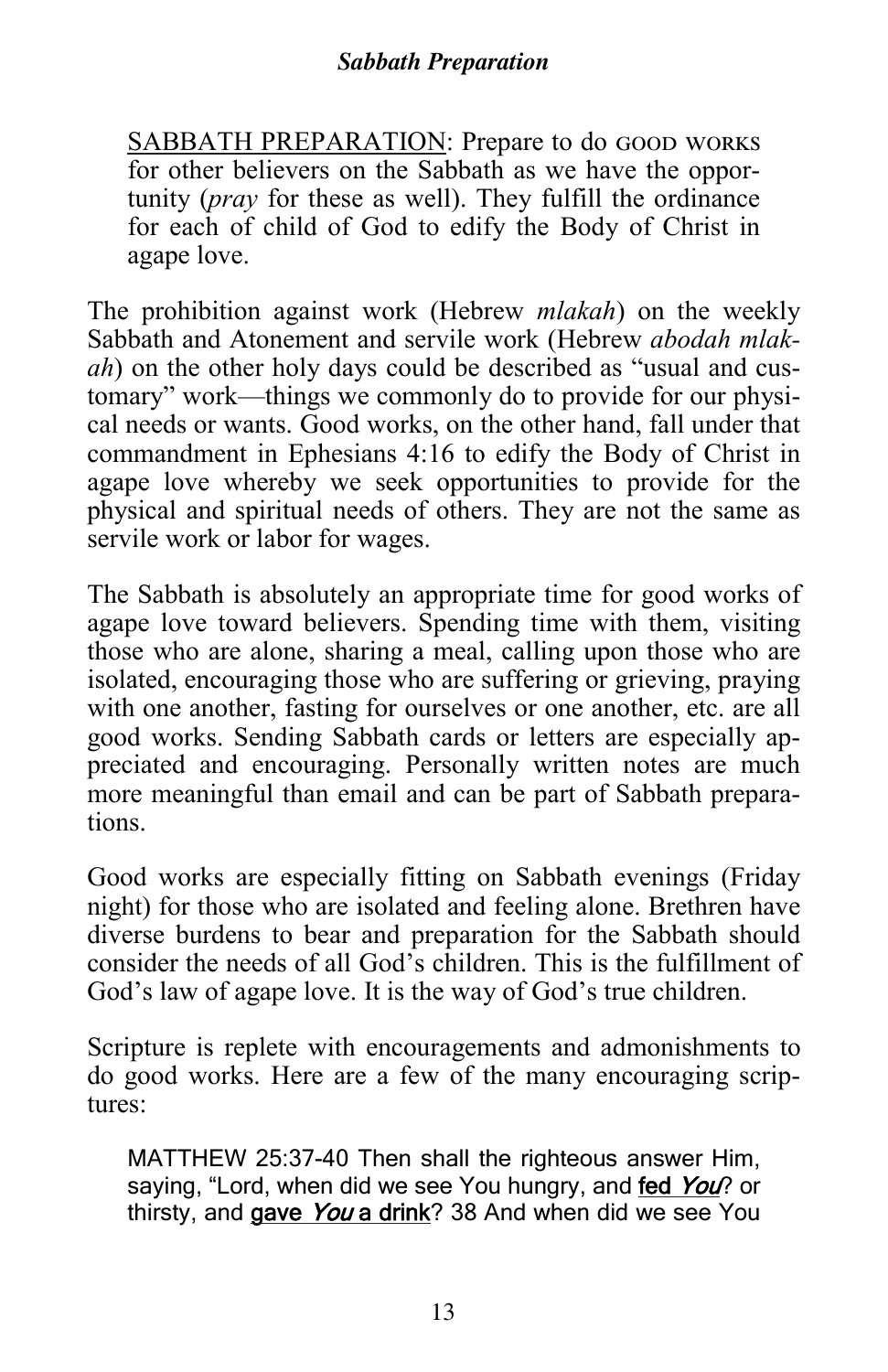a stranger, and took You in? or naked, and clothed You? 39 And when did we see You sick, or in prison, and came to You?" 40 And answering, the King shall say to them, "Truly I  $\overline{say}$  to you, inasmuch as you have done *it* to one of the least of these My brethren, you have done it to Me."

ROMANS 12:5-10 Likewise, we, being many, are one body in Christ, and each one members of one another. 6 But each one has different gifts according to the grace that is given to us-whether prophecy, let us prophesy according to the measure of faith; 7 Or service, *let us tend* to service; or the one who is teaching, *let him tend* to teaching; 8 Or the one who is encouraging, *let him tend* to encouragement; the one who is giving, *let it be* with generosity; the one who is taking the lead, *let it be* with diligence; the one who is showing mercy, *let it be* with cheerfulness. 9 Let love be without hypocrisy, abhorring that which is evil *and* cleaving to that which is good.  $10$  Be kindly affectioned toward one another in brotherly love. Let each esteem the other more highly than himself.

GALATIANS 6:2 Bear one another's burdens, and so fulfill the law of Christ.

HEBREWS 6:10 For God is not unrighteous to forget your work, and the labor of love by which you have showed honor to His name, in that you have served the saints and are continuing to serve them.

PHILIPPIANS 2:4 Let each one look not *only* after his own things, but *let* each one also *consider* the things of others.

#### ROMANS 12:13 Contribute to the needs of the saints, and strive to be hospitable.

HEBREWS 13:16 Now do not forget to do good and to fellowship, for with such sacrifices God is well pleased.

JAMES 2:14-16 My brethren, what good *does* it do, if anyone says *that he* has faith, and does not have works? Is faith able to save him? 15 Now then, if there be a brother or sister who is naked and destitute of daily food, 16 And one of you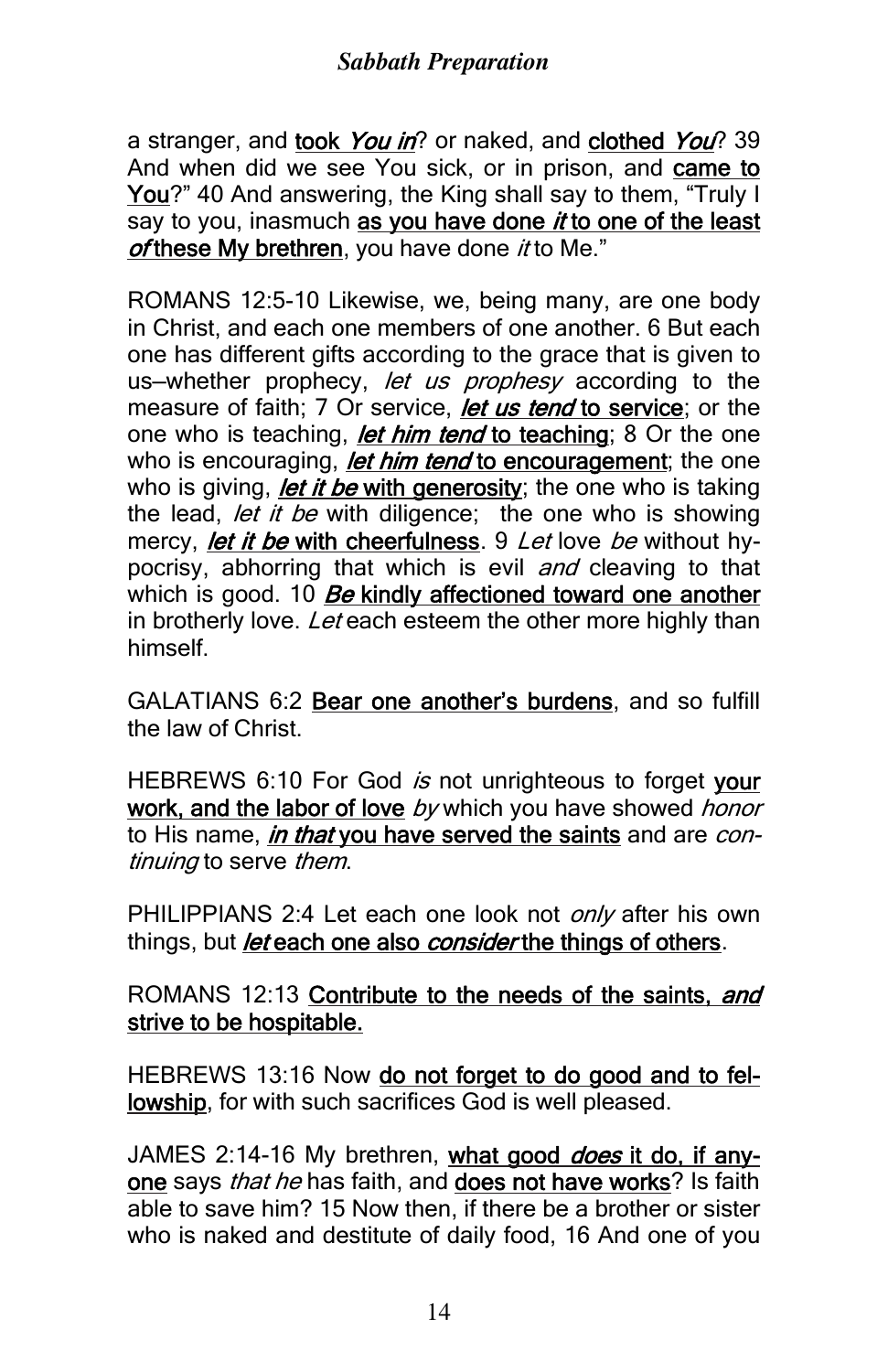#### *Sabbath Preparation*

says to them, "Go in peace; be warmed and be filled," and does not give to them the things necessary for the body, what good is it?

1 THESSALONIANS 5:11 Therefore, encourage one another, and edify one another, even as you are already doing.

JAMES 1:27 Pure and undefiled religion before God and the Father is this: to visit orphans and widows in their afflictions, and to keep oneself unspotted from the world.

1 JOHN 3:17 But whoever has this world's goods, and sees his brother in need, and shuts up his feelings of compassion from him, how can the love of God be dwelling in him?

Paul said, "And let us be concerned about one another, and be stirring up one another unto love and good works; not forsaking the assembling of ourselves together, even as some are accustomed to do; but rather, encouraging one another, and all the more as you see the day drawing near" (Hebrews 10:24-25). Even though the Sabbath is not Paul's focus, we should apply his words all the more to that day to draw closer to God the Father and Jesus Christ.

### Eliminate Distractions

God is always ready to spend every minute of the Sabbath with us. How much of the day we have with Him depends upon how many unnecessary distractions come upon us because we failed to prepare. This goes beyond not doing any work on the Sabbath.

In searching out how to prepare for the Sabbath, some have searched out the examples of the Jews. While they have eliminated many things pertaining to work, is their Sabbath day free from distractions? In general, the Jews spend a lot of time focused on what they *cannot do* rather than on what they *can be* doing. Although some of their efforts to prepare for the Sabbath are good, all of the "thou shalt not" rules can be distractions. Eliminating the need to push a button in the elevator in no way enhances the Sabbath. It just means that those on the top floor of the building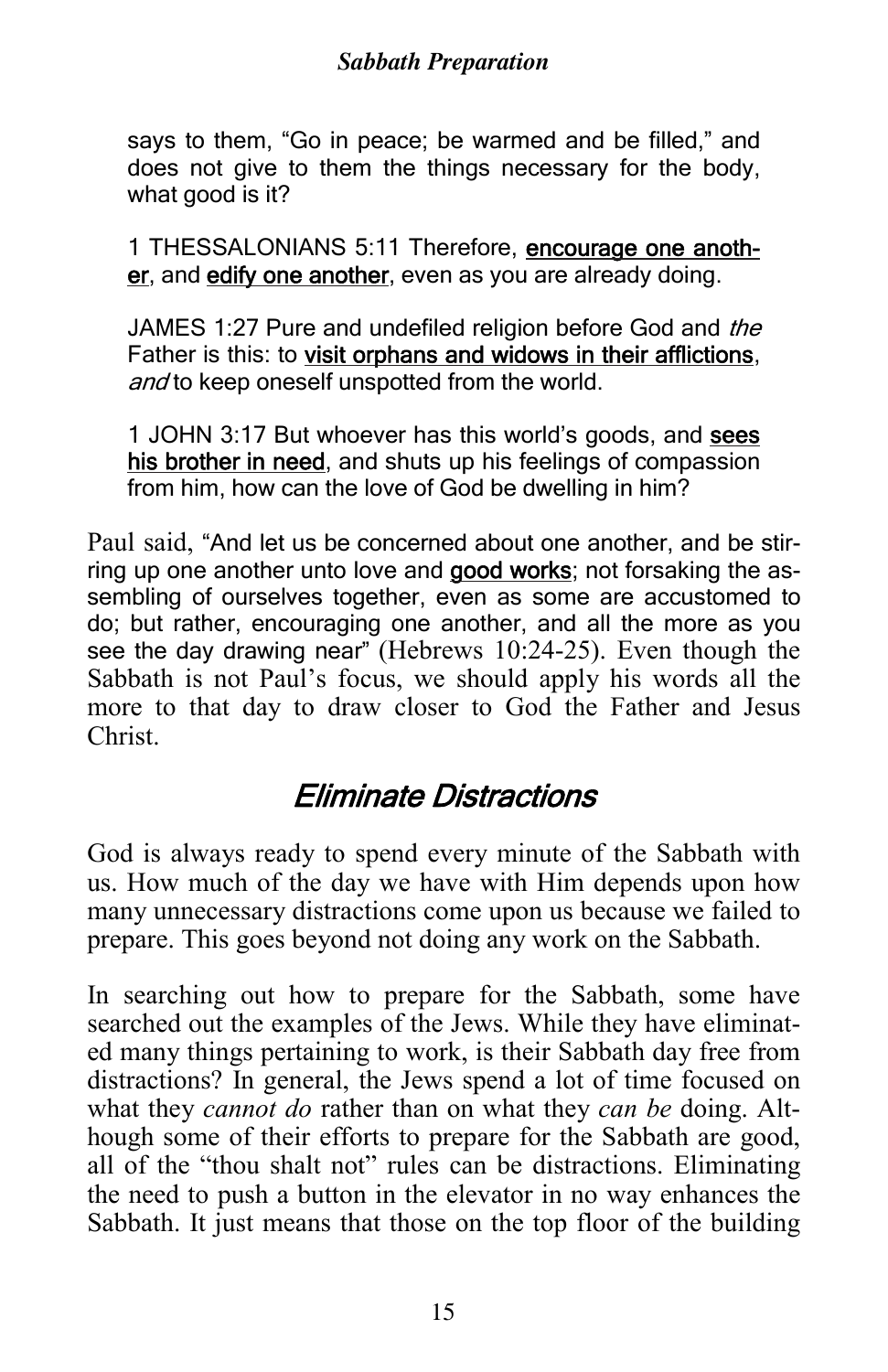waste a lot more time inside the elevator.

People can also be distracted by traditions and rote ceremonies. How does reciting the same, repetitive prayers and reading the Scriptures without seeking a deeper understanding draw us closer to God? How do we engage God in a very personal way for our needs if prayers are just grandiose words spoken by an entire congregation of people and we never offer up our personal thoughts to God? Proper worship and praise of God by groups of worshippers is never to be criticized, but the Sabbath is not just a ritual experience. The seventh day of the week is meant to be a very personal day because God is not only the Most High but also **our Father**.

SABBATH PREPARATION: ELIMINATE things that will **distract** us from spiritual time with God, Jesus Christ, and the believers.

Obviously, shopping for food, filling up the car with gasoline, taking out the trash, being in a noisy environment or one with raucous music, taking phone calls from work, etc. are all unnecessary distractions that should be done before the Sabbath.

So, how should we prepare against some of the realities of life? Begin by ensuring your workplace knows you observe the Sabbath and holy days as time apart from work. If you need food, shop beforehand or ask someone to help you get it. Find an appropriate place to spend the day. This is especially important with an unbelieving family or when traveling, whether for work or vacation. Plan for the needs of young children and prepare Godcentered substitutes for older children so they are a part of the Sabbath. Electronic entertainment devices are huge distractions.

And do not be pharisaical. Turning on the stove, flipping a light switch, or starting a car engine are less "work" than is required to get dressed in the morning. Taking a bath or shower usually means turning a handle rather than heating up a kettle of water over a fire to fill a tub. The days of slaughtering an animal and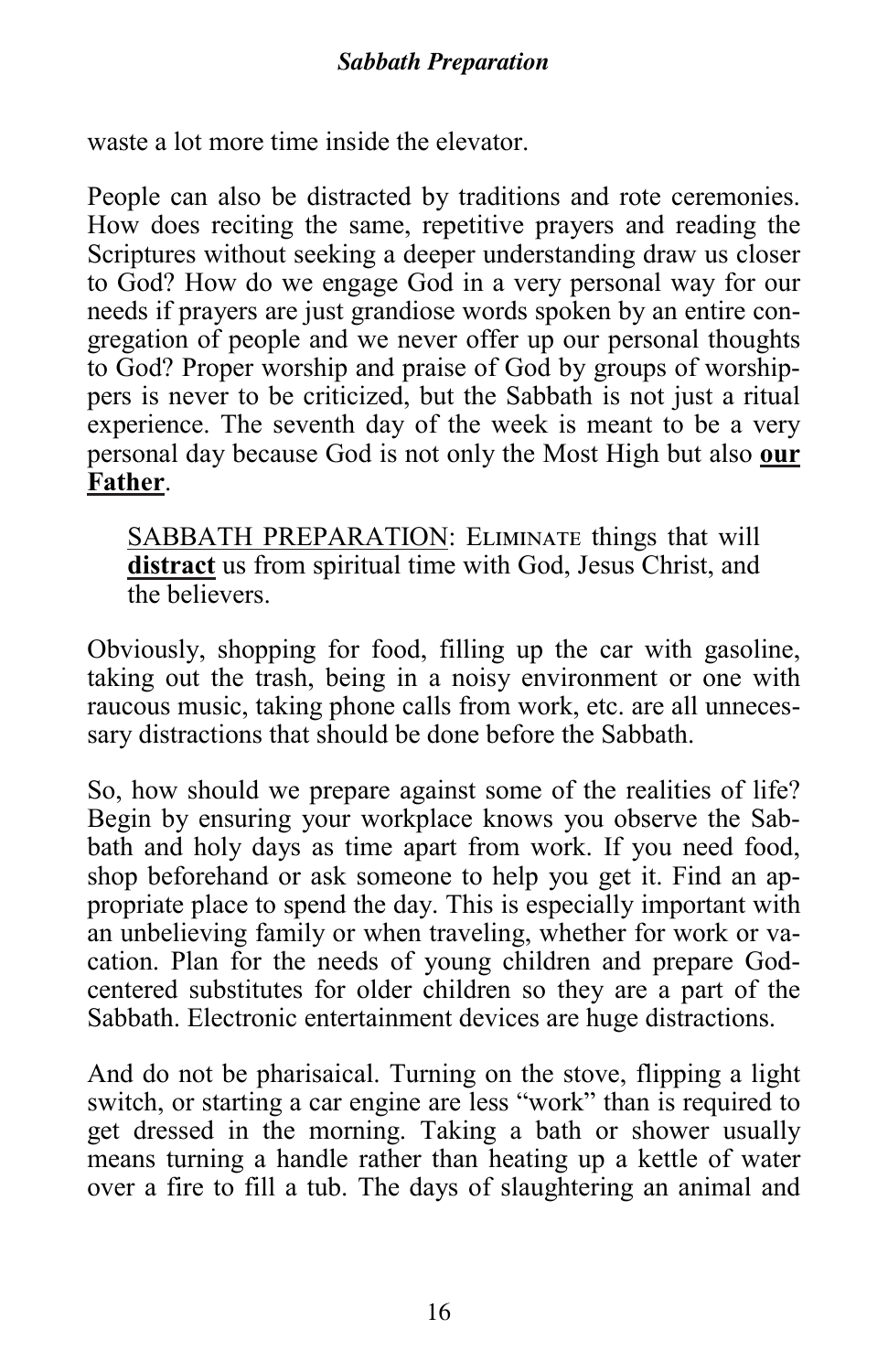#### *Sabbath Preparation*

cutting wood for a fire to cook a meal are almost unheard of today. Few, today, can claim they need to saddle up a horse to go into town.

Many inappropriate distractions for the Sabbath pertain to jobs that provide income, going to the store, digital social media, electronic games, and dealing with unbelievers (especially if they are family).

This modern age has also brought about additional distractions. For instance, shopping online is not necessarily work in a real sense, but it is surely a distraction from the Sabbath.

### Sabbath Conversations

One major distraction that should be avoided for the Sabbath arise in conversations. How much time is spent on the Sabbath talking about jobs, politics, sports, hunting, cars, new clothes, plumbing problems, remodeling the house, or landscaping the yard?

Worst of all is when believers spread hearsay or pass along gossip (which can be spiritual murder<sup>20</sup>). Offenses can make the Sabbath an uncomfortable time, so try to resolve them as much as possible beforehand. It might be that fasting before the Sabbath will help and facilitate reconciliation $21$ .

Having something appropriate to say to others is just as important as avoiding certain topics on the Sabbath. Study the Bible to be able to contribute to conversations. Paul told Timothy, "Diligently study to show yourself approved unto God, a workman who does not need to be ashamed, rightly dividing the Word of the truth" (2 Timothy 2:15). The word *show* means to prove or demonstrate. Who are we showing? God already knows what we know, so we are to grow in God's Word and be able to provide an answer to others $^{22}$ .

<sup>20</sup> Proverbs 18:6-8; 21; Luke 6:45; 2 Corinthians 12:20-21; Ephesians 4:22- 32; 1 Timothy 5:12-13; et al.

<sup>&</sup>lt;sup>21</sup> Refer to teh booklet at www.cbcg.org titled "Offenses—Ordinances of God" for dealing with offenses.

 $^{22}$  1 Peter 3:15.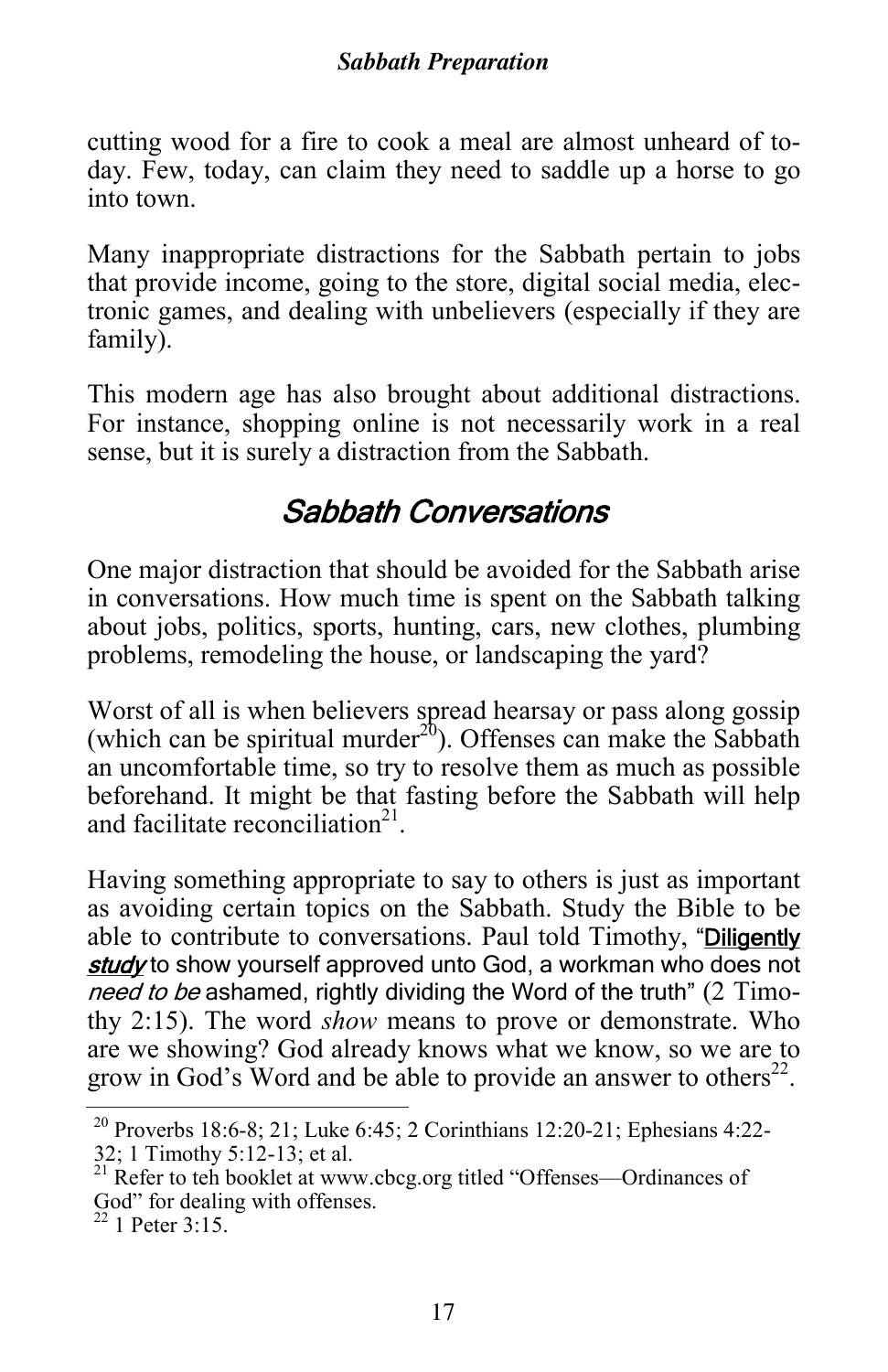A deep and comprehensive knowledge of the Bible is not required to participate in Sabbath conversations. Simply asking a question about a scripture or retelling one of the stories in the Bible with a personal view can be wonderfully engaging. Be prepared to share God's Word with others on the Sabbath when the opportunity arises. Those who do not gather with a fellowship group can call and talk to brethren in similar circumstances. Be wise as well. Speculative topics may need to be avoided among larger groups or with those who are "unskilled"<sup>23</sup> in the Word of God.

SABBATH PREPARATION: Prepare to have spiritual discussions on the Sabbath. Steer away from secular topics and also carefully consider your words on the Sabbath—both what should and should not be said.

James had a lot to say about our words, most of it not pleasant<sup>24</sup>. Remember, we are judged by every word that we speak<sup>25</sup>. However, it is equally important that we speak all things in agape  $\log^{26}$  and are "prepared to give an answer to anyone who asks you the reason for the hope that is in you"  $(1$  Peter  $3:35)$ .

<sup>&</sup>lt;sup>23</sup> Hebrews 5:12-14.<br><sup>24</sup> James 1:26: 3:5-6, 8.

 $25$  Matthew 12:36.

 $26$  Ephesians 4:15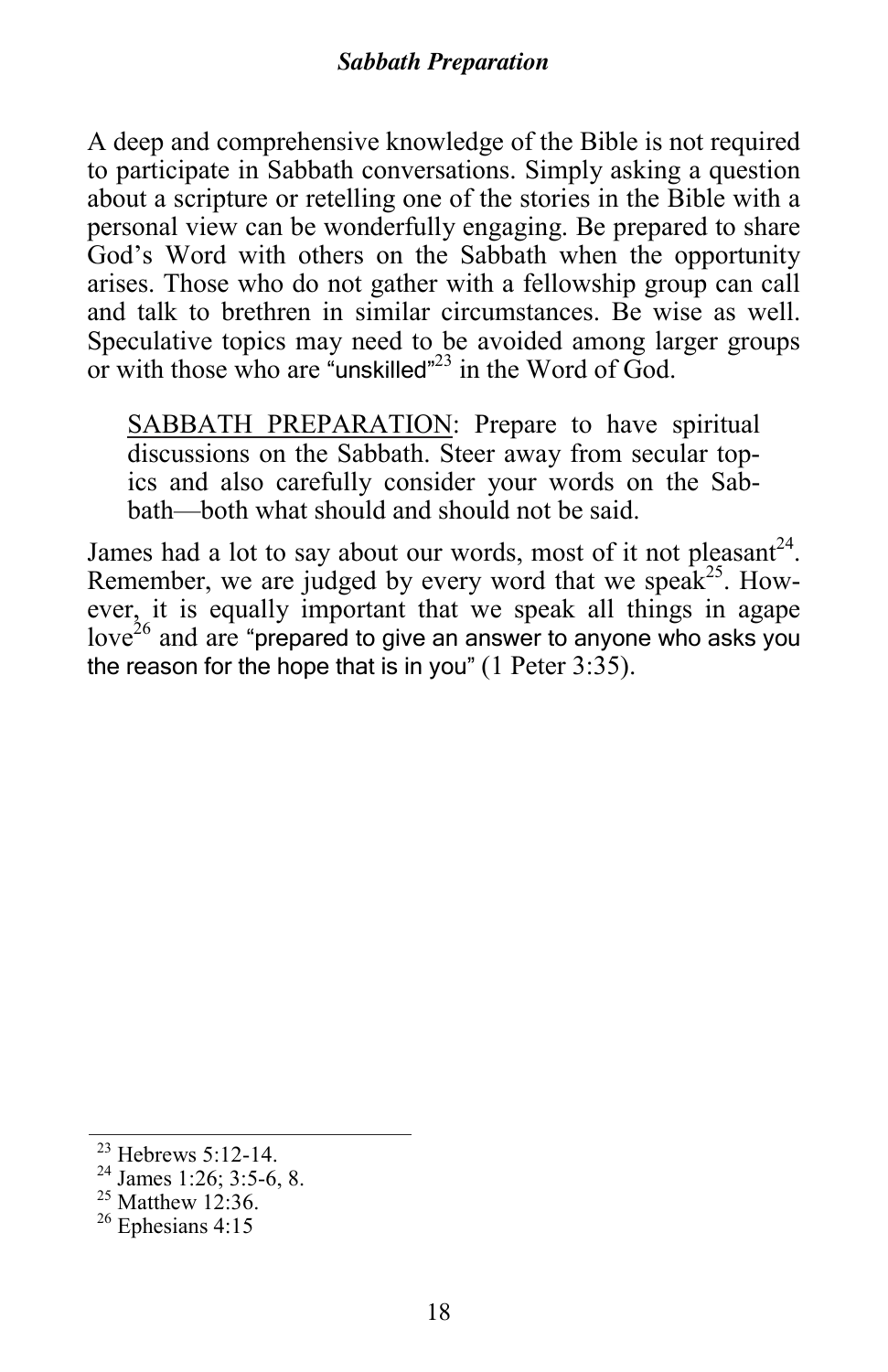# **CHAPTER 3**

### Conclusion

God sets aside each Sabbath because He desires to spend this day with His children. The extent to which He is involved is dependent upon how much we prepare to spend the day with Him and our brethren. He has given us valuable examples of preparing for the Sabbath but we must be zealous to do them.

The most obvious preparation is to cease from all work. This was the main command to the ancient Israelites who were under a physical covenant with God, not a spiritual one. Beyond work stoppage, there were also required animal sacrifices.

Under the spiritual covenant, animal sacrifices have been replaced by the spiritual sacrifices of good works of agape love, service, and faith<sup>27</sup>. To properly keep the Sabbath requires thought and preparation in several key areas:

- Begin the Sabbath with prayer—and make time during the day for prayer.
- Plan to use the Sabbath time in a meaningful way.
- Remember that God made the Sabbath holy, but we must keep it that way.
- Prepare to be taught by God.
- Examine past works so we can use the Sabbath for spiritual growth.
- Plan to do good works for the believers. Seek ways to edify the Body of Christ in agape love.
- Eliminate distractions before the Sabbath.
- Share God's Word with believers when possible. Avoid contentious conversations.

<sup>&</sup>lt;sup>27</sup> Ephesians 4:15-16; Philippians 2:17.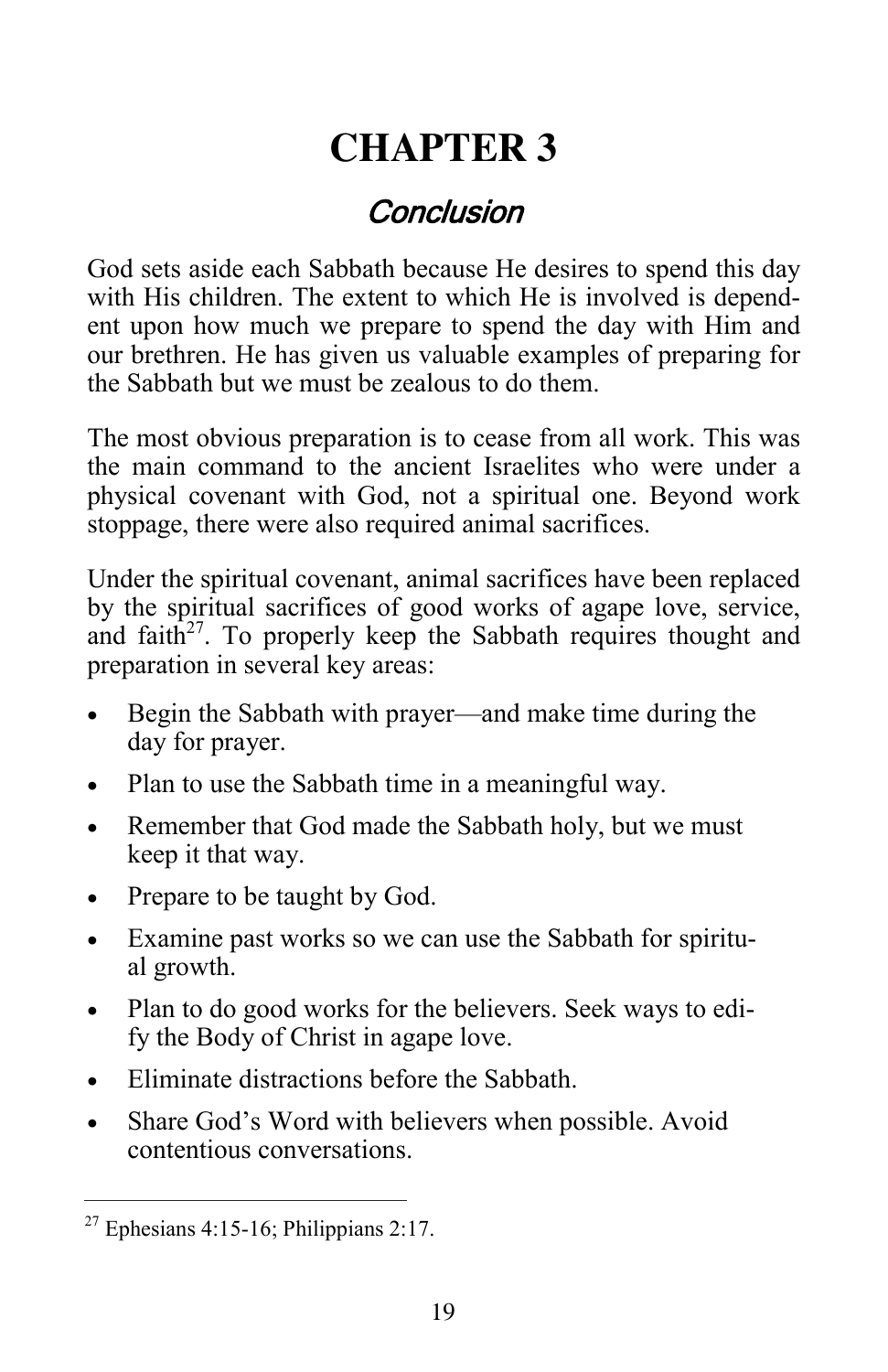#### *Sabbath Preparation*

When it comes to understanding what is permissible or not on the Sabbath, simple questions can help you determine the answers:

- 1) Is it servile work or wage labors? Or, is it usual and customary work that is unnecessary on the Sabbath? If either is true, avoid it.
- 2) Is it significant time spent apart from God and His children? If so, avoid it.
- 3) Is it a distraction or unnecessary on the Sabbath? If so, avoid it. Sabbath activities that are **unacceptable** (emergencies notwithstanding) include:
	- Cooking that requires a lot of effort or preparation. For example, making bread is quite involved whereas pulling a slice of bread out of a bag is not. Preparing a banquet is a considerable burden compared to making a sandwich.
	- Parties (ordinations, blessing of children, funerals and memorials, etc., are *not* parties),
	- Tending a garden (aside from picking that which you will immediately eat<sup>28</sup>).
	- Working on/around the house,
	- Non-emergency repairs,
	- Washing clothes,
	- Filling up the car with gasoline.
	- Shopping,
	- Doing financial transactions and bills,
	- Allowing hired help to work on the Sabbath,
- 4) Is it appropriate for the Sabbath? (Suitable activities that some avoid can be pharisaical. The Jews have an onerous

 $28$  Matthew 12:1-8; et al.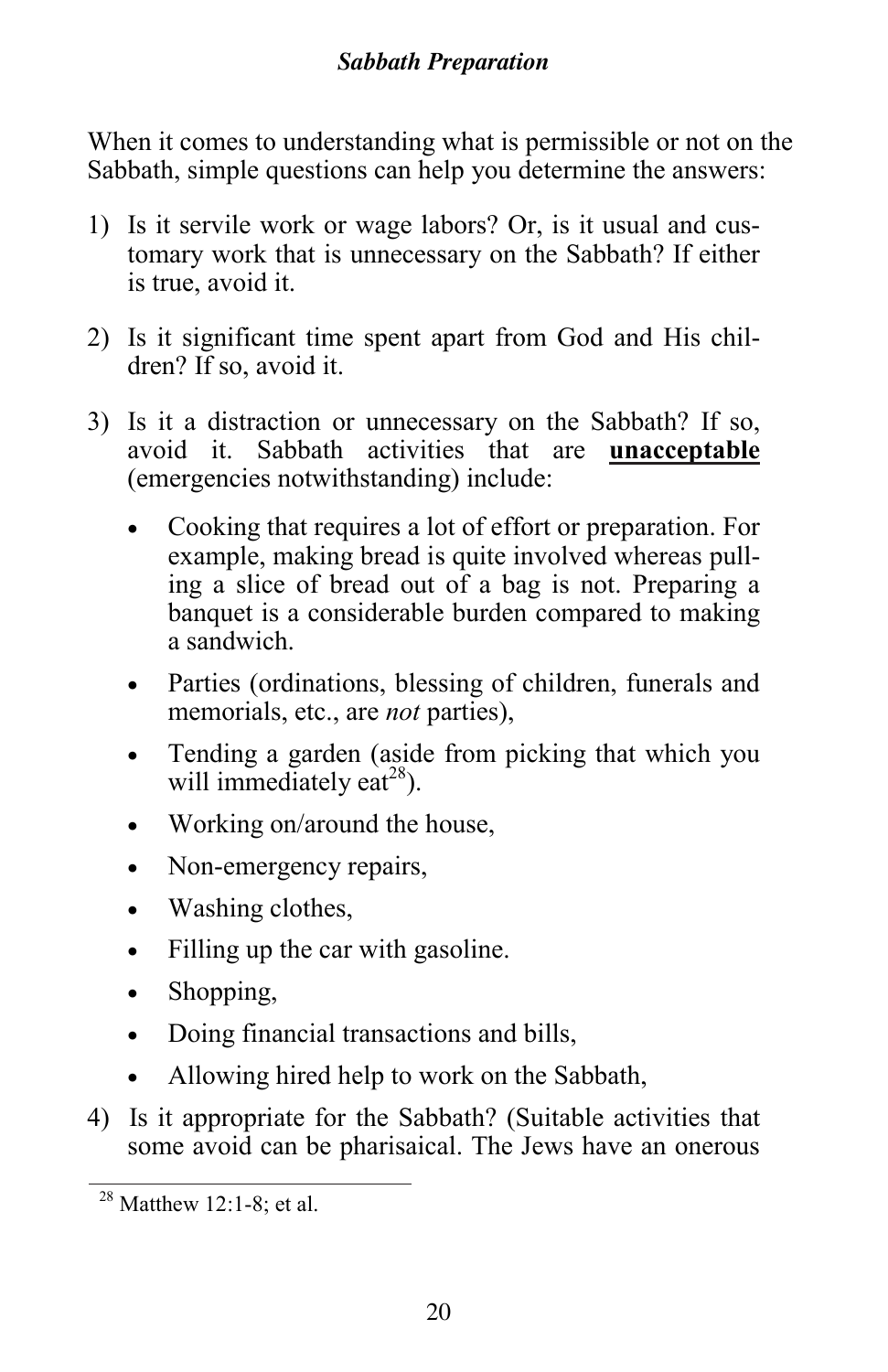list of prohibited activities. Do not fall victim to their traditions, many of which were condemned by Jesus Christ<sup>29</sup>.) Sabbath activities that are **appropriate** (even if they contradict Jewish prohibitions, some of which have been added here just for the humor), include:

- Flipping a light switch,
- Turning on the stove,
- Using the microwave,
- Fixing simple meals,
- Adjusting the thermostat,
- Using an elevator,
- Tearing toilet paper or paper towels (yes, some Jews) forbid this and the next one),
- Finding matching socks in a drawer,
- Brushing teeth,
- Taking a shower or bath,
- Taking a nap,
- Watching the news (in moderation),
- Starting or driving a car,
- Exchanging emails with brethren,
- Making or answering a phone call,
- Writing (again, prohibited by some Jews),
- Taking medications,
- Going to the hospital emergency room.

 $29$  Matthew 23; et al.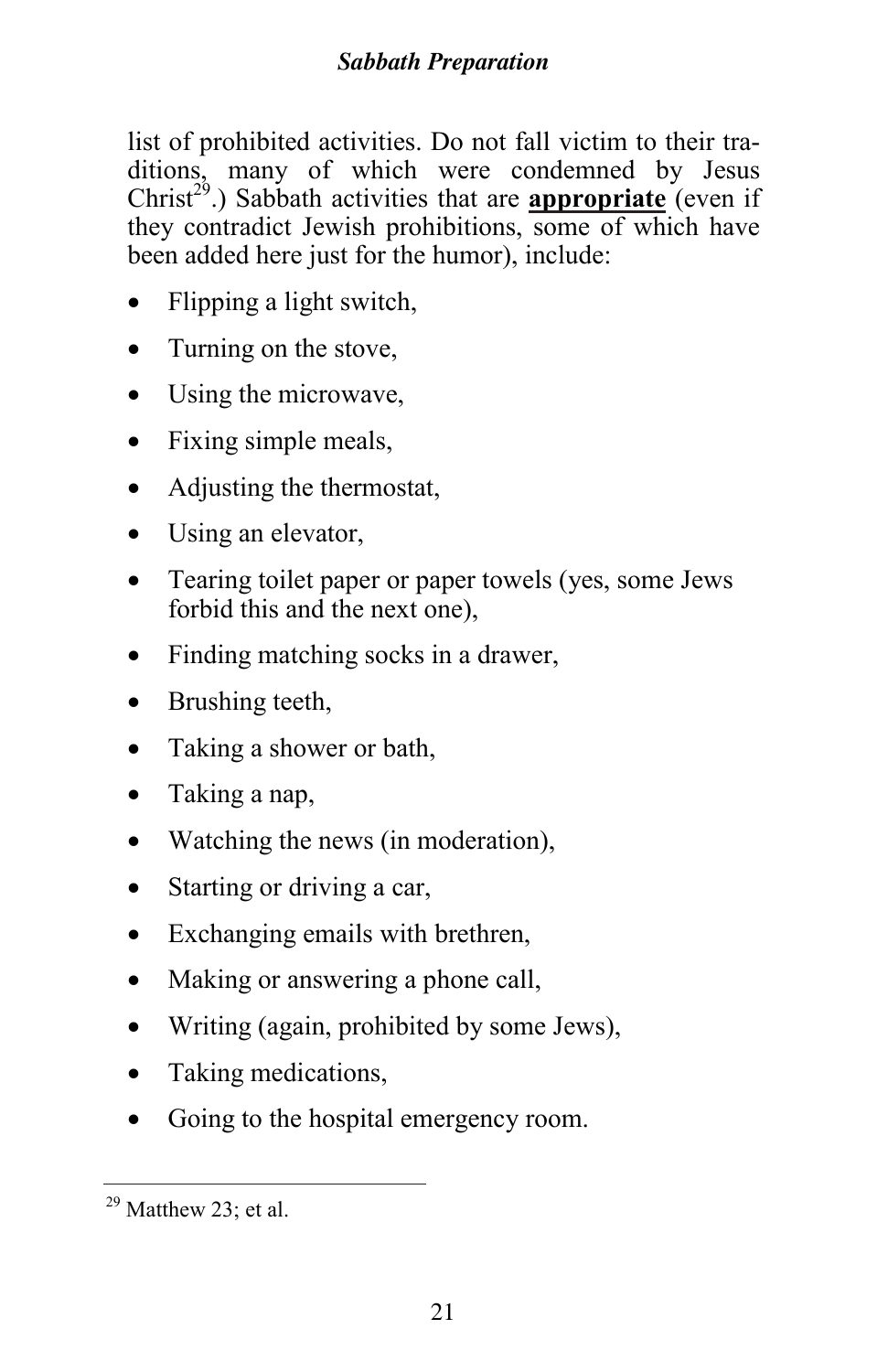#### *Sabbath Preparation*

- 5) Sabbath activities that are driven by personal needs or circumstances usually require some thought and godly wisdom. The following are some examples that do not have clear-cut answers:
	- Eating at a restaurant. Situations certainly arise that prevent eating at home—such as loss of power, traveling, etc. Considerations for avoiding it include a raucous atmosphere, blaring sports TVs, crowds, or long waiting lines.
	- Being around unconverted family. An unbelieving family is sanctified by the believer<sup>30</sup>; however, it is important for the believer to keep the Sabbath and also have the support and fellowship of other brethren whenever possible. In some situations, family members can be hostile toward God and the believer. If there are children, they should be nurtured toward God; but, again, an unbelieving spouse can make this difficult. Unconverted family members can make for very challenging circumstances that can be warning signs of worse issues that need to be addressed.
	- Spending time with unbelieving neighbors, friends, etc. is generally not a good idea unless they have a sincere respect for God, the believer, *and* they desire to learn about God's truth. In most cases, it is probably best to spend time with them outside of the Sabbath.
	- Answering the door bell. Salesmen, peddlers, people conducting surveys, evangelizing Jehovah's Witnesses or Mormons, children on Halloween, etc., should be avoided.
	- Spending time with children. Parents absolutely need to spend time with their children, especially on the Sabbath. Time with them should include activities that set the Sabbath apart from the other week days. However, parents should also expect the unexpected. Children are occasionally extremely needy, as is the case with infants or a sick

 $30$  1 Corinthians 7:14.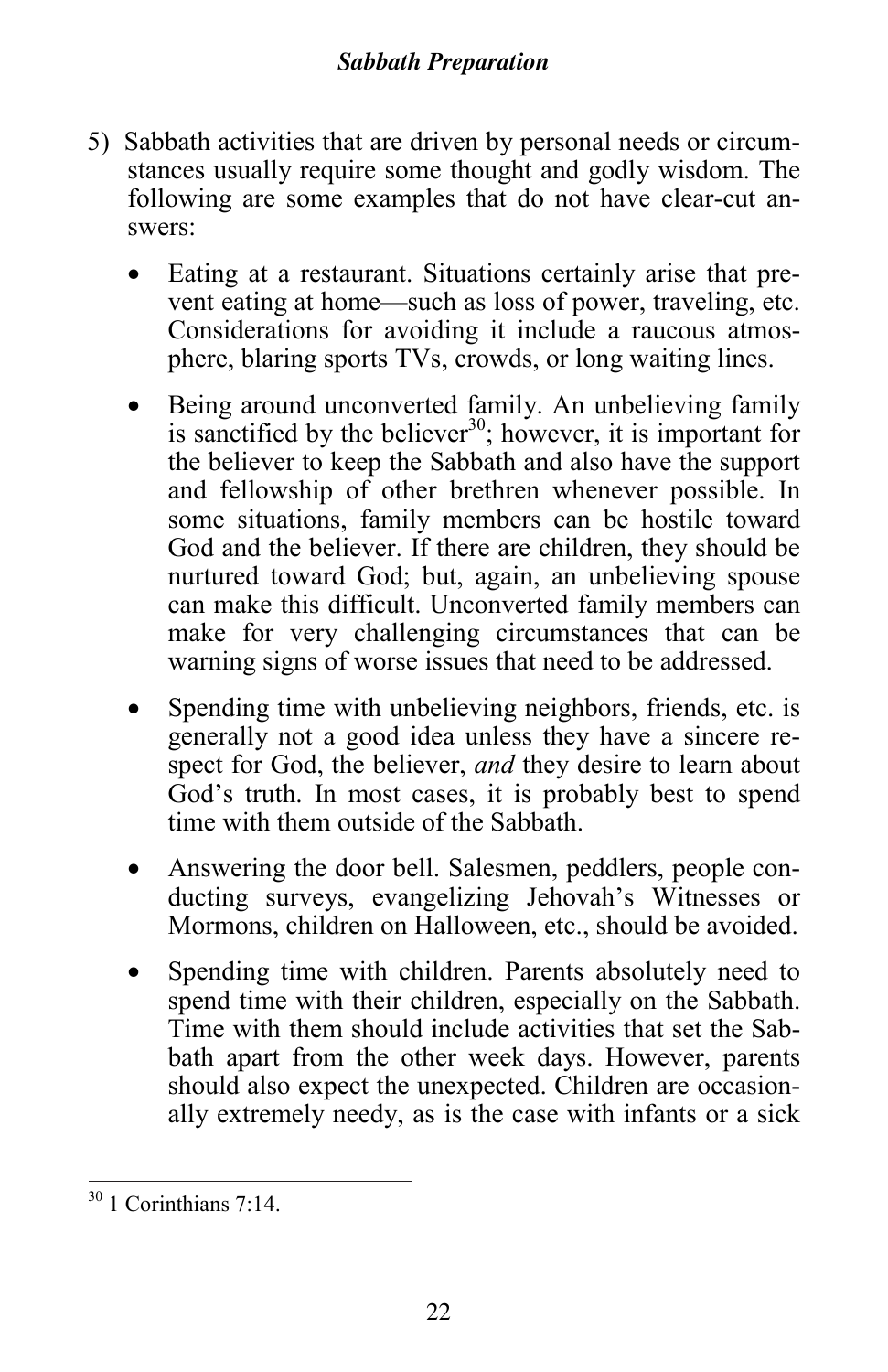child. Anticipate disruptions on the Sabbath from time to time because it will happen to every parent.

- 6) Is it something we should be doing? Sabbath activities that are **absolutely appropriate** include:
	- Going for a walk,
	- Sharing a meal with believers.
	- Visiting a believer in the hospital,
	- Writing letters or cards to brethren,
	- Meditating on God's Word,
	- Talking with believers,
	- Praying alone or with believers,
	- Studying alone or with believers,
	- Keeping the Sabbath alone or with believers,
	- Writing a psalm,
	- Singing hymns,
	- $\bullet$  PRAYING!
	- STUDYING!
	- FASTING! (As necessary.)
	- EDIFYING THE BODY OF CHRIST WITH WORKS OF AGAPE LOVE!

The above lists are far from complete. They are only intended to prompt the reader to think about, and prepare for, the Sabbath rather than be an inventory of mandates or directives for keeping the Sabbath. Jesus Christ said, "The Sabbath was made for man, and not man for the Sabbath" (Mark 2:27). The Sabbath is time that God sets apart (makes holy) to be with His children. What Jesus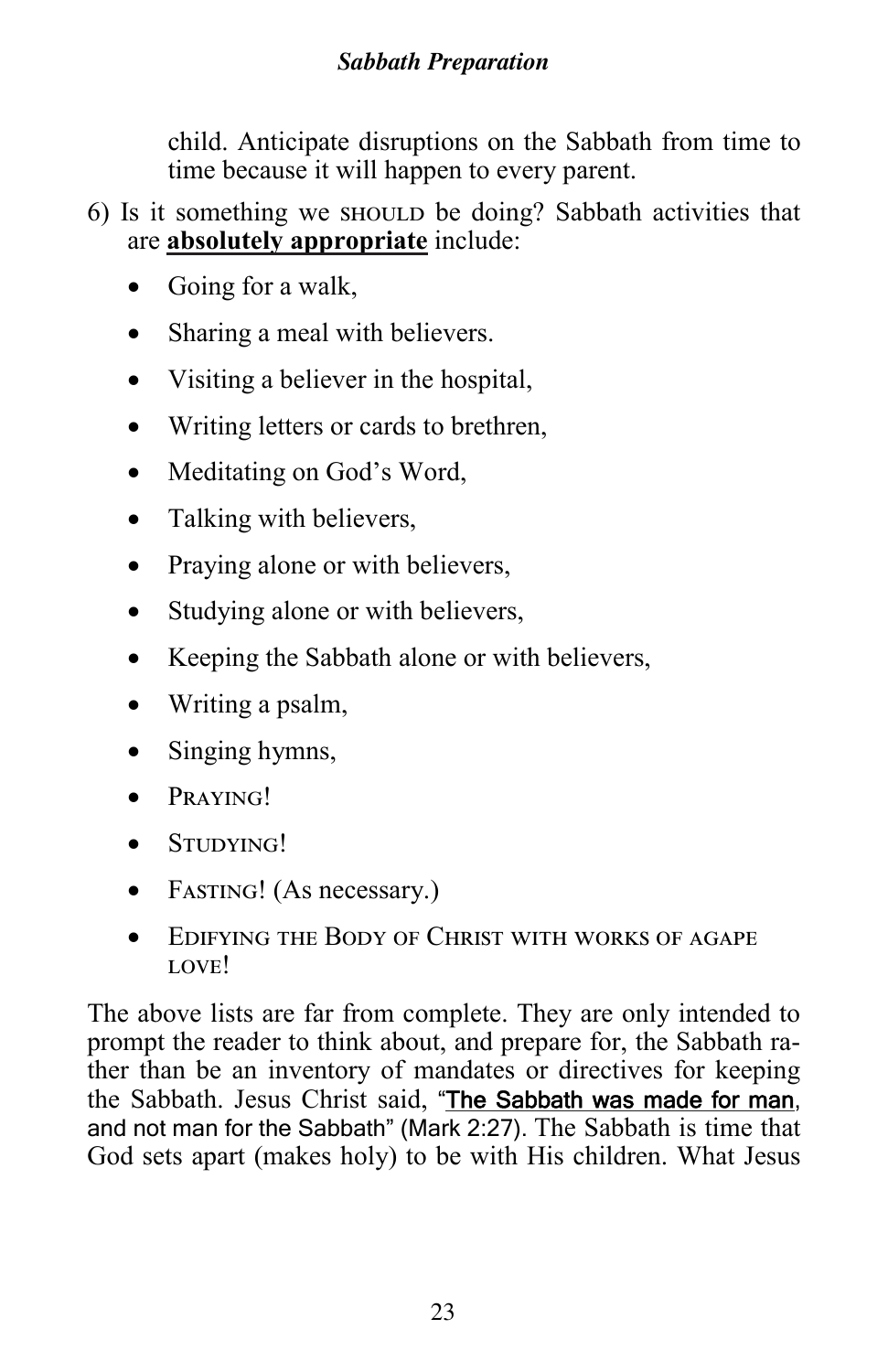#### *Sabbath Preparation*

is saying is that God made the Sabbath a time for people to seek Him; not the other way around. God is always there for us on the Sabbath but how we make time for God is heavily influenced by how we prepare for it. Fewer distractions mean more time with God. Do we prepare to spend each Sabbath with our Father and Jesus Christ? Do we seek ways to edify the Body of Christ on the Sabbath in agape love? If so, it will be a blessing beyond expectations!